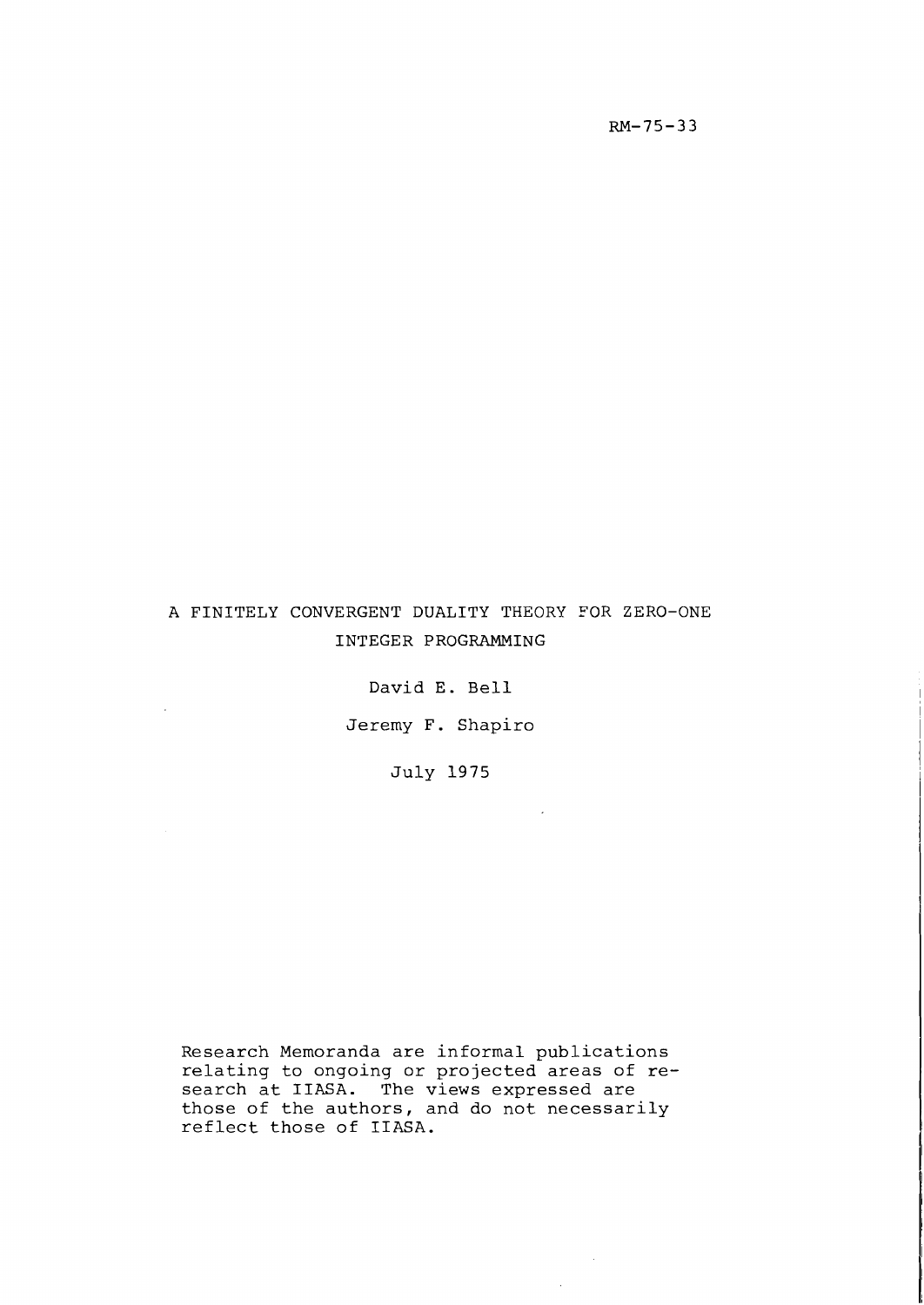$\label{eq:2} \frac{1}{\sqrt{2}}\left(\frac{1}{\sqrt{2}}\right)^{2} \left(\frac{1}{\sqrt{2}}\right)^{2} \left(\frac{1}{\sqrt{2}}\right)^{2} \left(\frac{1}{\sqrt{2}}\right)^{2} \left(\frac{1}{\sqrt{2}}\right)^{2} \left(\frac{1}{\sqrt{2}}\right)^{2} \left(\frac{1}{\sqrt{2}}\right)^{2} \left(\frac{1}{\sqrt{2}}\right)^{2} \left(\frac{1}{\sqrt{2}}\right)^{2} \left(\frac{1}{\sqrt{2}}\right)^{2} \left(\frac{1}{\sqrt{2}}\right)^{2} \left(\frac{$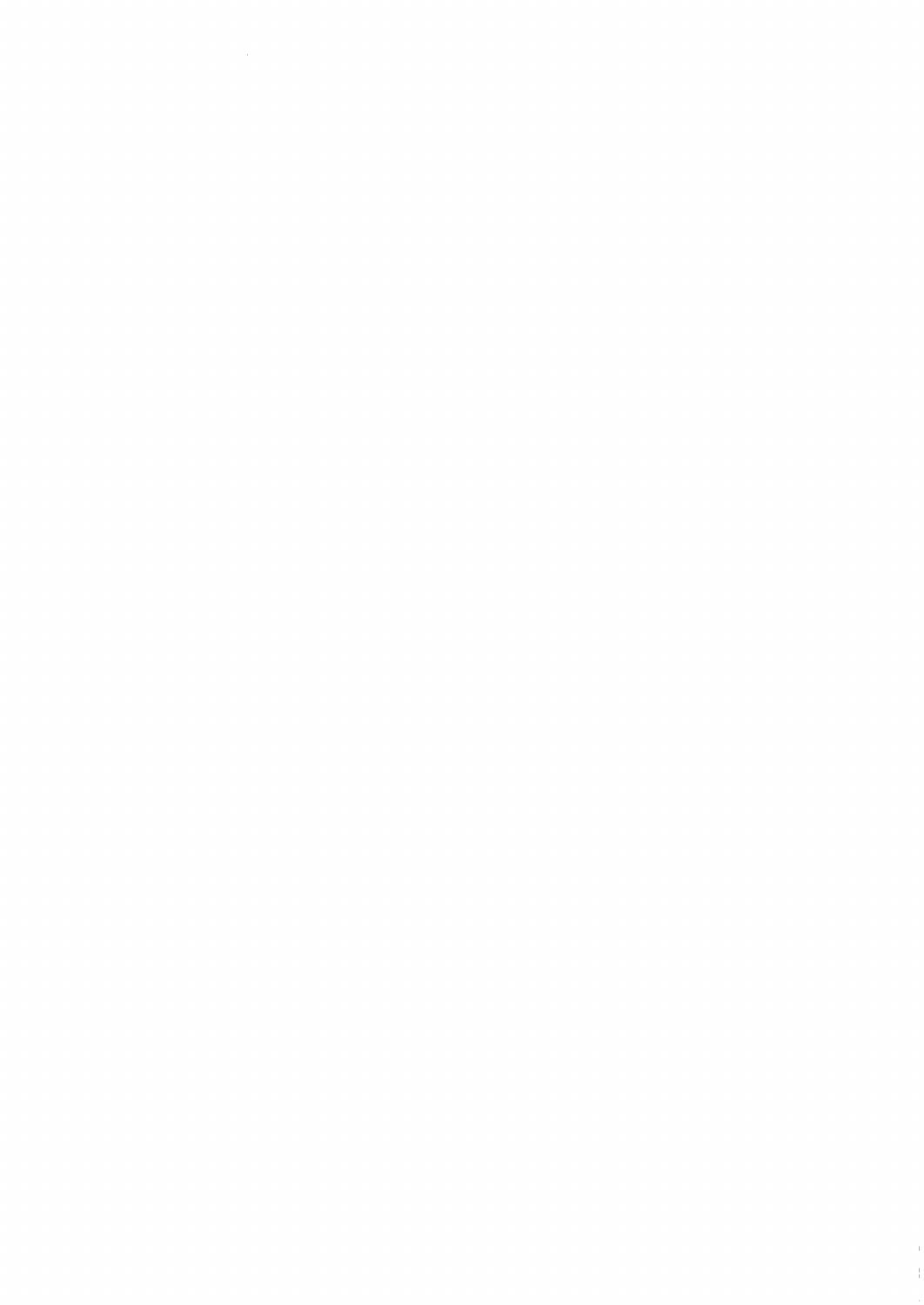## A Finitely Convergent Duality Theory for Zero-One Integer Programming

David E. Bell<sup>\*</sup> and Jeremy F. Shapiro<sup>\*\*</sup>

#### Abstract

Given an integer programming problem, a constructive procedure is presented for generating a finite sequence of increasingly stronger dual problems to the given problem. The last dual problem in the sequence yields an optimal<br>solution to the given integer programming problem. It is solution to the given integer programming problem. shown that this dual problem approximates the convex hull of the feasible integer solutions in a neighborhood of the optimal solution it finds. The theory is applicable to any bounded integer programming problem with rational data.

This paper presents a complete duality for the zero-one integer programming problem

> $v = min c x$  $s.t. Ax = b$  $(IP)$  $x_i = 0 \text{ or } 1$ ,

where A is an  $m \times n$  matrix, and the coefficients of A and b are integers. We let  $a_j$  denote a column A,  $c_j$  denote the cost coefficient of this column, and  $b<sub>i</sub>$  denote the ith component of b.

Fisher and Shapiro [5] give a mathematical programming problem which is a dual to (IP) and which may solve it. In all cases, their IP dual problem provides lower bounds to v, the minimal objective function value in (IP). The greatest lower bound is shown to be at least as great as the lower bound attainable by solving the linear programming relaxation of (IP) (0  $\leq$  x<sub>i</sub>  $\leq$  1), adding all Gomory cuts, and then solving the restricted linear programming relaxation.

The statement of the integer programming problem in [5] is more general than (IP) because the variables are allowed to take

<sup>\*</sup>  International Institute for Applied Systems Analysis, Laxenburg, Austria.

<sup>\*\*</sup>  Sloan School of Management, Massachusetts Institute of Technology.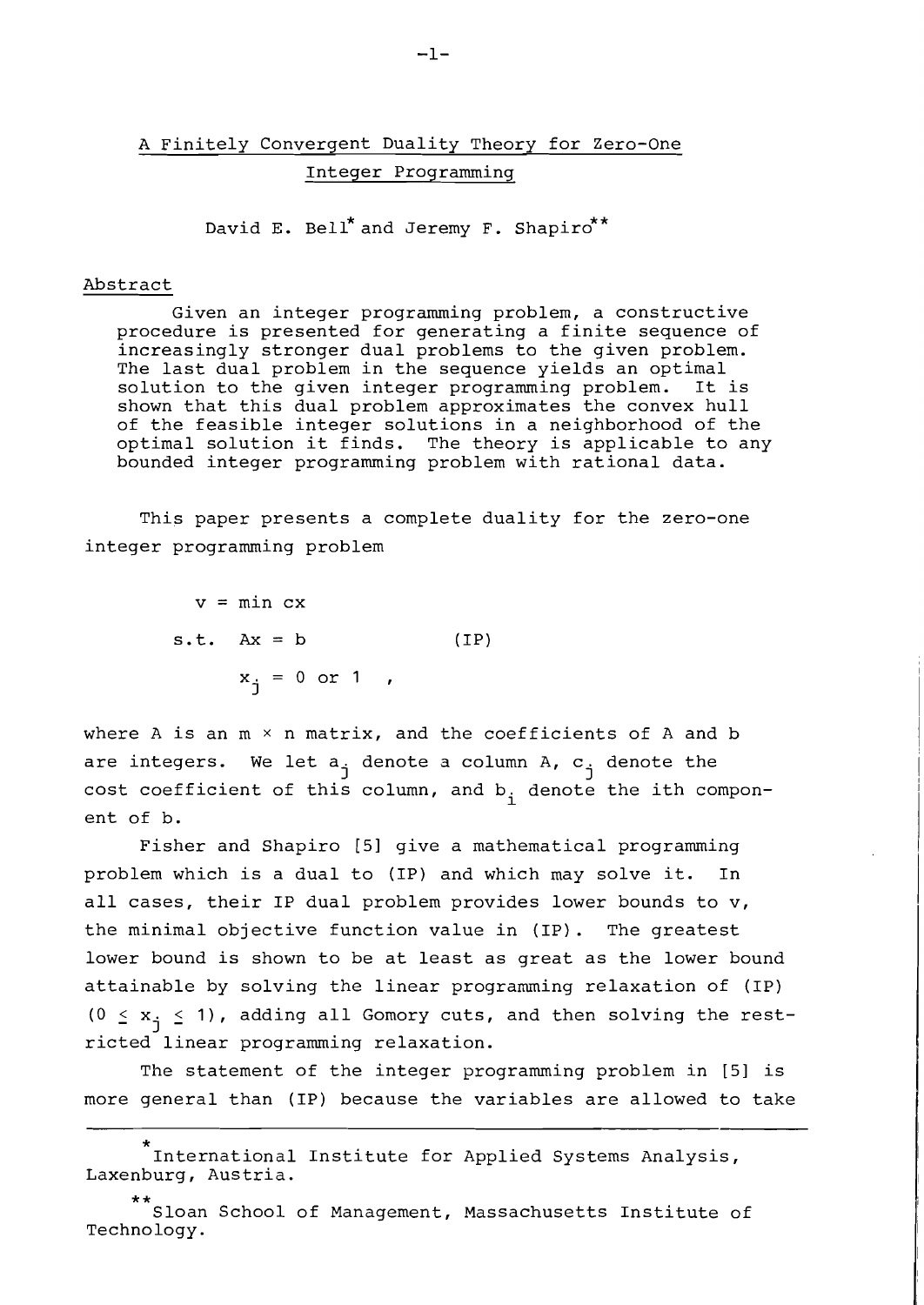on any non-negative integer values. We have chosen to express the constraints here in equality form for expositional convenience; the theory developed here generalizes without difficulty to any bounded integer programming problem with inequality as well as equality constraints. Since the essence of integer programming is the selection of small integer values for the decision variables, the assumption of boundedness of the variables is not a serious one.

Bell [1,2] gives a constructive method for resolving duality gaps if they appear in the IP dual problem of Fisher and Shapiro. Bell's method involves the construction of a sequence of groups of increasing size, called supergroups, and corresponding IP dual problems. In this paper, we give a different but related method for constructing a finite sequence of supergroups and IP dual problems terminating with one which yields an optimal solution to (IP). The more direct construction is due in part to the absence of technical difficulties presented by infinite sets and sums, and also due to the fact that we do not rely on basic representations of linear programming relations of (IP). Although IP dual problems are actually large scale linear programming problems, they can be solved, at least approximately, without great reliance on the simplex method.

For future reference, we define the set

$$
F = \{x \mid Ax = b, x_j = 0 \text{ or } 1\} \quad . \tag{1}
$$

We allow the possibility that F is empty. It is well known that (IP) can be solved in theory by solving the linear programming problem

$$
\min c \mathbf{x} \tag{2}
$$
\n
$$
\text{s.t.} \quad \mathbf{x} \in [F]
$$

where [ ] denotes convex hull. That is because the simplex method applied to (2) will yield an optimal extreme point x\*

 $-2-$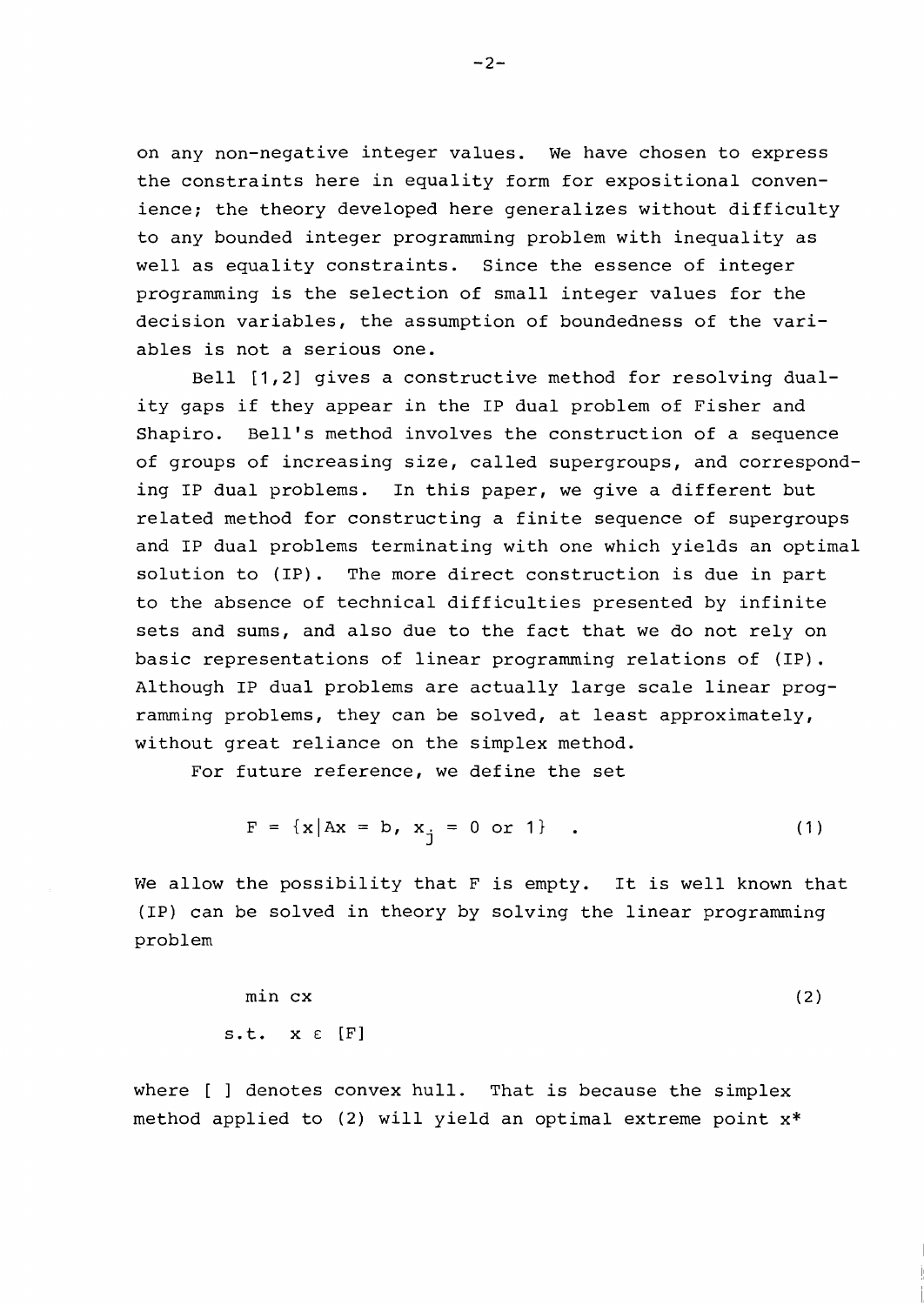of [F] which implies  $x^* \in F$ , and therefore, that it is an optimal solution to (IP) . Tbe difficulty with (2) is that [F] is generally difficult if not impossible to characterize. One of the interpretations of the duality theory presented here is that it approximates [F] in the neighborhood of an optimal solution to (IP).

The following section contains the iterative supergroup and IP dual procedure and the proof of convergence. Section 2 contains a short discussion about the relation of the IP dual problems to the set [Fl. A numerical example is presented in Section 3. There are two appendices containing the relevant group theoretic constructs.

### 1. Supergroup Construction and Convergence Proof

The overall strategy presented here for solving (IP) is to construct a sequence of IP dual problems, each one strictly stronger than the previous one, until an optimal solution to (IP) is found, or it is proven infeasible. We show how this is done by: 1) constructing an IP dual problem from a given abelian group; 2) stating the algorithmic principles for solving it; 3) discussing the conditions under which it finds an optimal solution to (IP); and if an optimal solution to (IP) is not found, 4) constructing a supergroup and a stronger IP dual problem. Our development is self-contained and treats only briefly a number of considerations relating the IP dual methods to other IP methods and its practical use in solving IP problems. These considerations are discussed in a series of remarks.

Consider the abelian group

$$
G = z_{q_1} \oplus z_{q_2} \oplus \cdots \oplus z_{q_r}
$$

where the  $q_i$  are positive integers and  $z_{q_i}$  is the cyclic group of order  $q_i$ . Except for an initial group  $G^0 = Z_1$ , the  $q_i$  will be greater than one. Clearly, the order of G, denoted by  $|G|$ ,

 $-3-$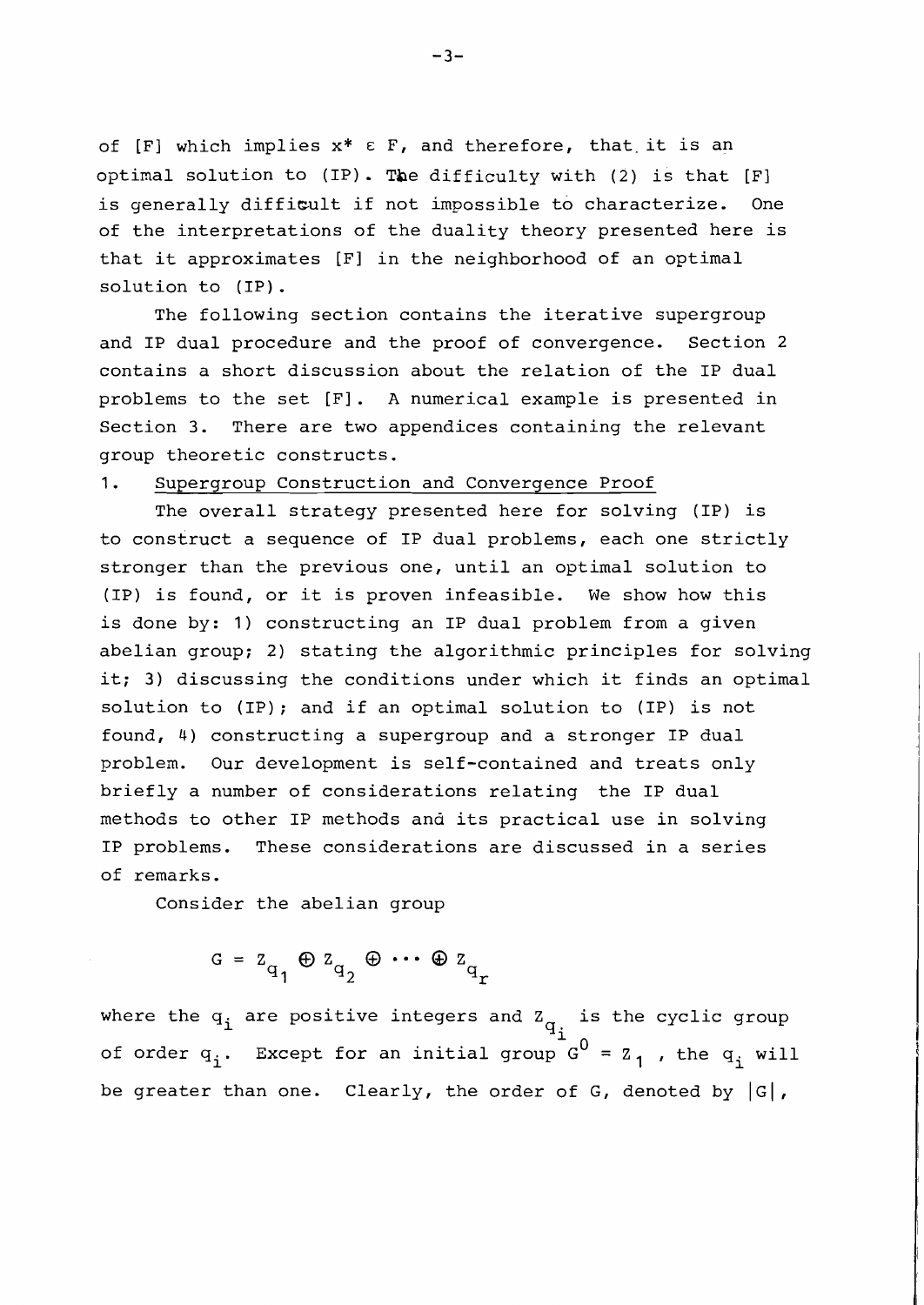is  $\frac{r}{\pi}$   $q_i$ . Let  $\epsilon_1$ ,..., $\epsilon_m$  be any elements of G, and for any  $\begin{array}{c} \pi \ q \ i = 1 \end{array}$ integer m-vector s, let  $\phi(s)$  be the element of G given by

$$
\phi(s) = \sum_{i=1}^{m} s_i \varepsilon_i
$$

The mapping  $\phi$  is used to construct the mathematical programming problem

$$
v' = min cx
$$
  
s.t.  $Ax = b$   
 $x \in X$ 

where

$$
X = \{x \mid \sum_{j=1}^{n} \alpha_j x_j \equiv \beta, \quad x_j = 0 \text{ or } 1\}
$$

and  $\alpha_{i} = \phi(a_{i}), \quad \beta = \phi(b)$ . We use "<sup>=</sup>" to denote group equality ; for the groups in this paper, the equations are systems of congruences.

Lemma 1: Problem **(3)** and (IP) are equivalent in the sense that

$$
F = \{x \mid Ax = b\} \cap X;
$$

that is, they have the same solution sets and therefore the same minimal objective function values. Proof: The proof that  $F \supseteq \{x \mid Ax = b\} \cap X$  is trivial given the zero-one constraints in X. Thus, it suffices to show  $F \subseteq \{x \mid Ax = b\} \cap X$ . To this end, let x be any solution in F. We have  $x_j = 0$  or 1 for all j and

$$
\sum_{j=1}^{n} a_{ij} x_{j} = b_{i} , i = 1,...,m .
$$

Multiplying each row i by  $\varepsilon$ <sub>i</sub> and summing gives us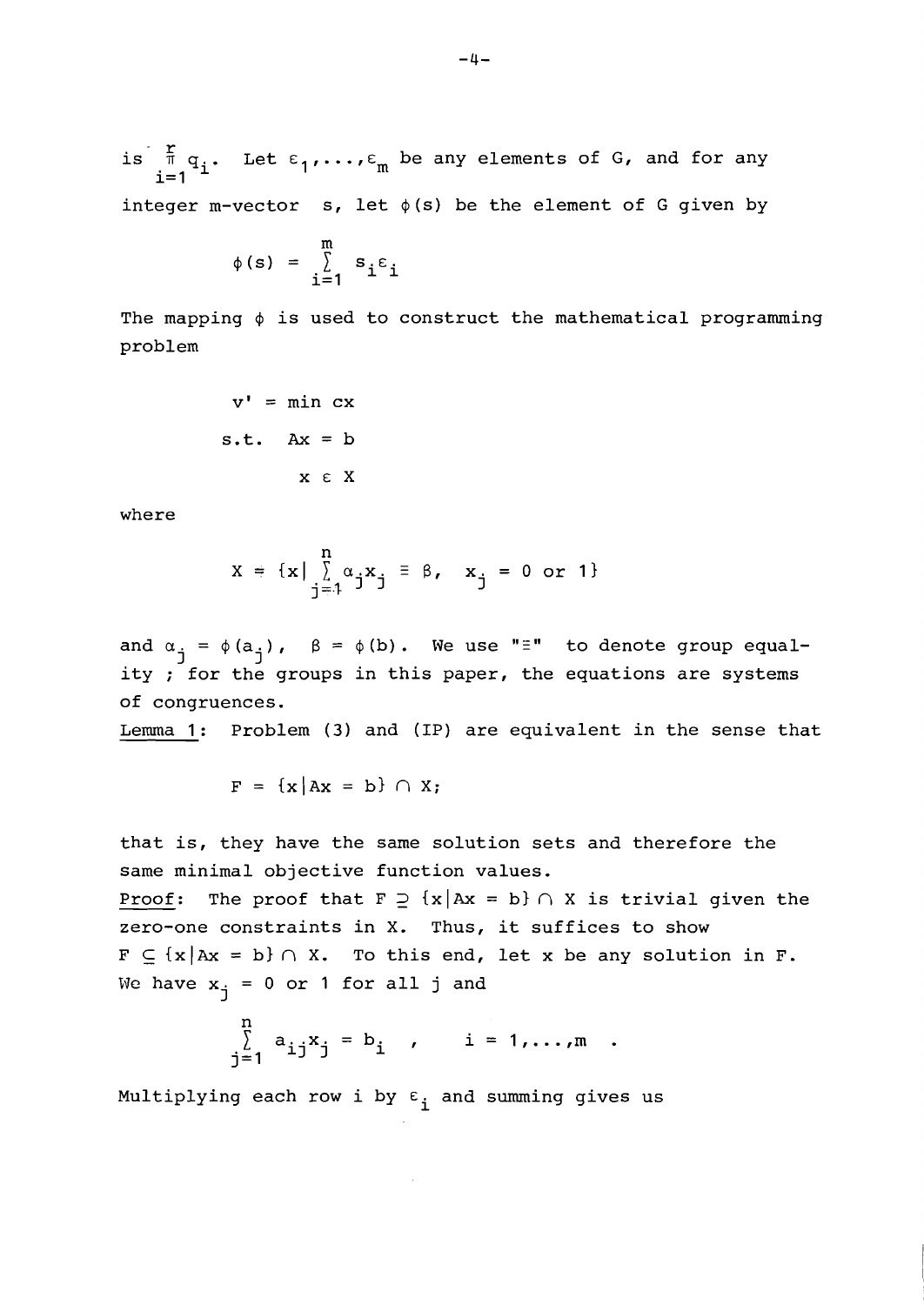$$
\sum_{i=1}^{m} \varepsilon_i \sum_{j=1}^{n} a_{ij} x_j = \sum_{i=1}^{m} \varepsilon_i b_i
$$

But the order of summation can be interchanged yielding

$$
\sum_{j=1}^{n} (\sum_{i=1}^{m} a_{ij} \epsilon_i) x_j \equiv \sum_{i=1}^{m} \epsilon_i b_i
$$

which implies  $x \in X$  by the definition of  $\phi$ .

Although (3) and (IP) are equivalent problems, the reformulation (3) permits greater resolution when the following IP dual is constructed. For any  $u \in R^m$ , define the Lagrangean function

$$
L(u) = ub + min(c - uA)x
$$
 (4)

If X is empty, then (IP) is infeasible and we can take  $L(u) = +\infty$ . Otherwise, it is well known and easily shown that  $L(u) \le v$  and  $L$  is a concave continuous function (Rockafellar [22]). The IP dual problem is constructed by finding the best lower bound

$$
w = max L(u)
$$
  
s.t.  $u \in R^m$  (D)

Although L(u) may be finite for any u, it may be that the maximum in (D) is **+a** in which case (IP) is once again infeasible.

The relationship between the IP dual problem (D) and (IP) that we seek, but may not find, is summarized by the following.

Optimality Conditions: The pair  $(x*, u*)$  with  $x* \varepsilon X$  is said to satisfy the optimality conditions if

> 1)  $L(u^*) = u^*b + (c - u^*A)x^*$  $2)$  $Ax^* = b$ .

It is easily shown that if  $x^*$  and  $u^*$  satisfy the optimality conditions, then they are optimal in (IP) and (D), respectively,

$$
-5-
$$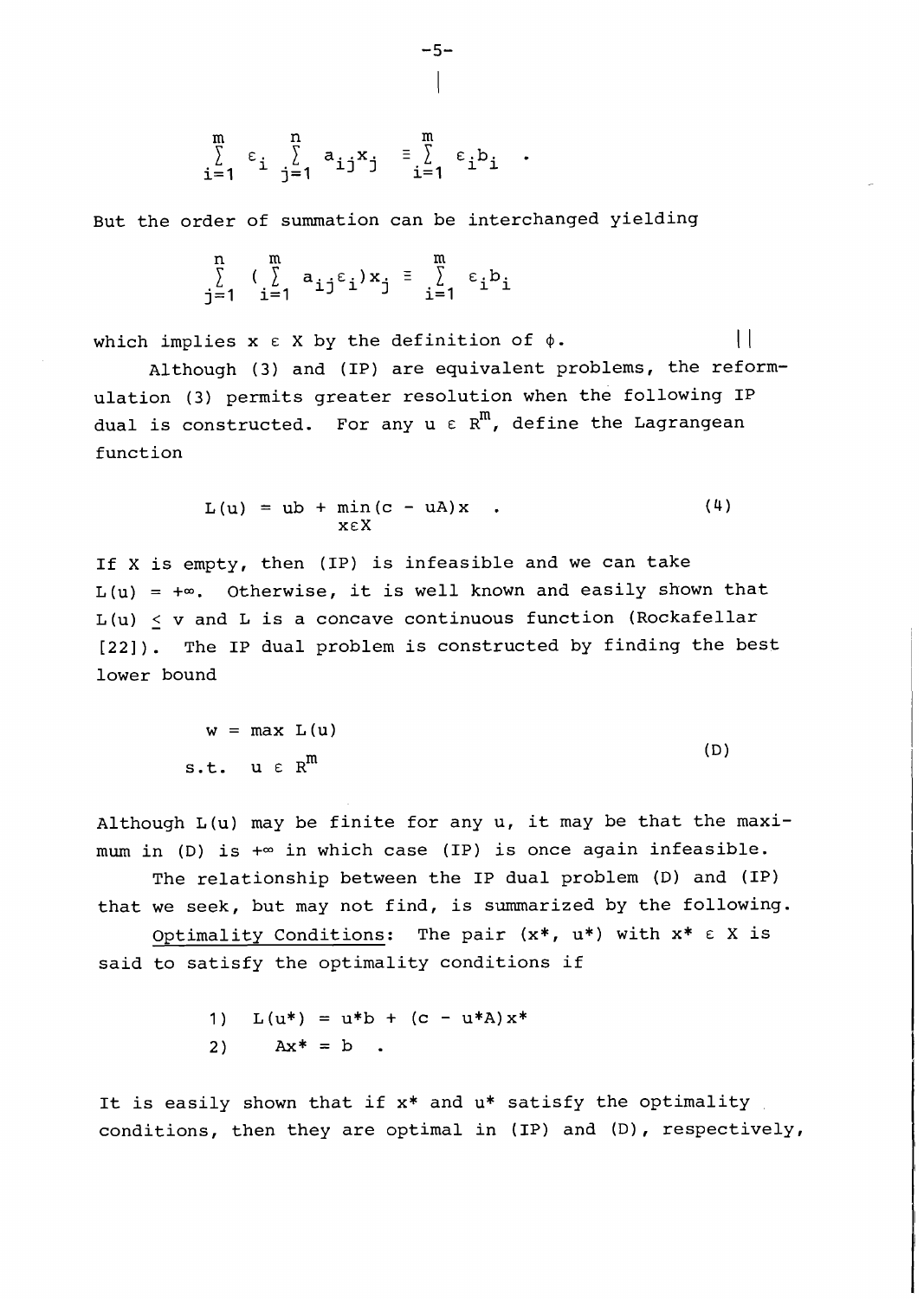and  $w = v$ . Thus, our strategy in trying to solve (IP) is to compute an optimal solution u\* to the concave unconstrained maximization problem (D) in the hope that we will find an  $x^*$   $\epsilon$  X satisfying 1) and 2) to complement it.

To see how (D) can be optimized we rely on the fact that it is equivalent to the large scale linear programming problem

$$
w = \max \space \upsilon
$$
  
s.t. 
$$
\upsilon \leq ub + (c - uA)x^{t} , \qquad t = 1,...,T
$$
  

$$
\upsilon \in R^{1}
$$
  

$$
\upsilon \in R^{m} .
$$
 (5)

where  $X = \{x^1, \ldots, x^T\}$  since there can be at most 2<sup>n</sup> feasible solutions to (IP). For any  $u \in R^m$ , we can see that the objective function in (5) is

$$
v(u) = ub + min (c - uA)x^{t}
$$
  
t=1,...,T

which is simply  $L(u)$ . Thus (D) and (5) are equivalent problems. The linear programming dual of (5) is

$$
w = \min \sum_{t=1}^{T} (cx^{t}) \lambda_{t}
$$
  
s.t. 
$$
\sum_{t=1}^{T} (Ax^{t}) \lambda_{t} = b
$$
  

$$
\sum_{t=1}^{T} \lambda_{t} = 1
$$
  

$$
\lambda_{t} \geq 0, \quad t = 1,...,T
$$
 (6)

The primal dual simplex algorithm can be used to solve the pair of linear programming problems (5) and (6) and implicitly gives us the necessary and sufficient conditions for optimality of **(D)** which we now state.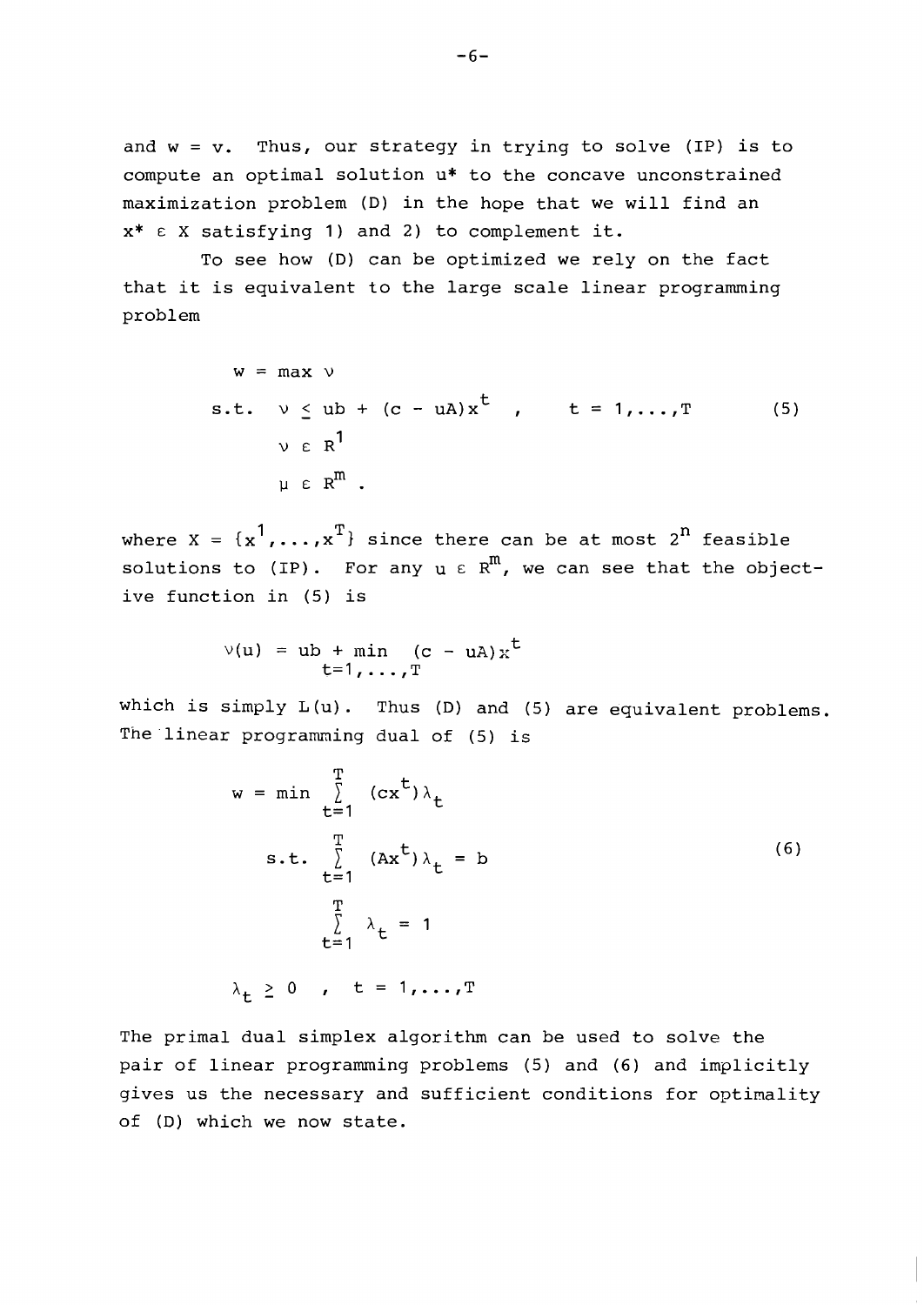Consider any  $u \in R^m$ , and let

$$
T(u) = {t | L(u) = ub + (c - uA)x^{L}}
$$
 (7)

 $\mathbf{r}$ 

Then the complementary slackness conditions of LP tell us that u\* is optimal in (D), equivalently (5), if and only if there is a solution to the system

$$
\sum_{t \in T} (Ax^{t}) \lambda_{t} = b
$$
\n
$$
\sum_{t \in T} (u^{*}) \lambda_{t} = 1
$$
\n
$$
\lambda_{t} \geq 0, \quad t \in T(u^{*}).
$$
\n(8)

Algorithmically, the primal-dual ascent algorithm given in Fisher and Shapiro [5] proceeds by testing a point  $u \in R^{m}$  for optimality by trying to establish the conditions (8). If these conditions fail to hold, then a direction of increase of L is found and the algorithm proceeds to a new point u' such that  $L(u') > L(u)$ . The set  $T(u)$  may be large, however, and the algorithm in  $[5]$  begins with a subset  $T'(u)$  consisting of one or two elements and builds up T(u) until u is proven optimal in (D) or u' is found such that  $L(u') > L(u)$ .

Suppose the point u\* is optimal in (D) and thus the following phase one problem has minimal objective function value equal to zero

$$
\min \sum_{i=1}^{m} \left( s_i^+ + s_i^- \right)
$$
\ns.t. 
$$
\sum_{t \in T} (Ax^t) \lambda_t + Is^+ - Is^- = b
$$
\n
$$
\sum_{t \in T} \left( u^* \right) \lambda_t = 1
$$
\n
$$
\lambda_t \geq 0, \quad t \in T(u^*)
$$
\n
$$
s^+ \geq 0, \quad s^- \geq 0.
$$
\n(9)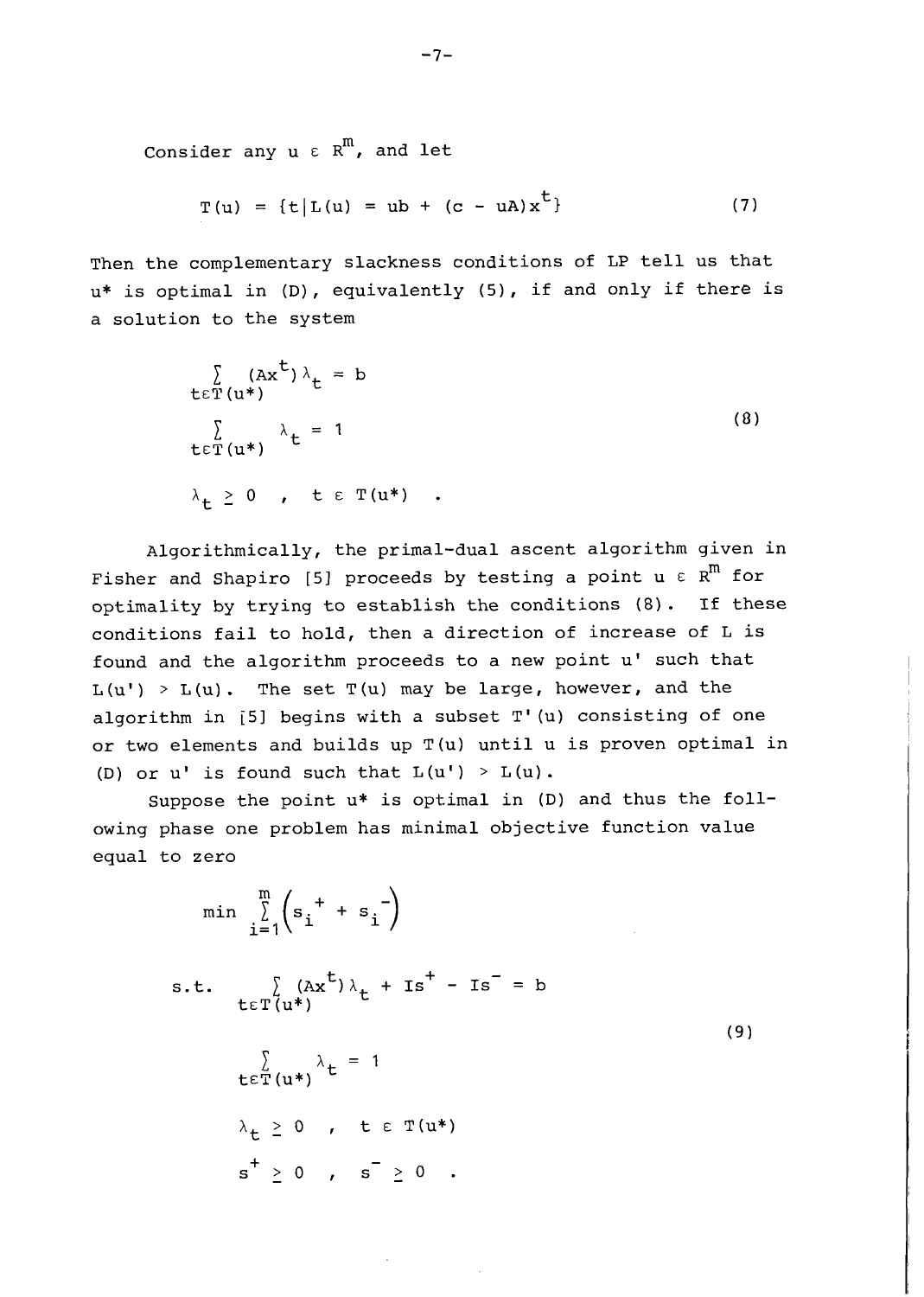Let  $\lambda_t^*$ , t  $\epsilon$  T(u<sup>\*</sup>), denote an optimal solution to (9). The solution  $\tilde{x} = \int \lambda_t * x^t$  satisfies conditions 1) and 2) of  $\tt E T (u^*)$   $\sim$ the optimality conditions, and it is an optimal solution to (IP) if it is integer. Our concern is what to do if **2** is not integer because more than one  $\lambda_{+}$ \* in (9) is positive. Remarks: The computational effort required to do the Lagrangean minimization (4) is dependent on  $|G|$ . The time required is no more than a few seconds for |G| up to 3,000. Computational experience with the primal-dual ascent algorithm on a single IP dual problem is given in Gorry [13]. This algorithm can spend too much time picking a direction of ascent which is an interpretation of the function of problem (9). An alternative approach which can be integrated with the primal-dual is subgradient optimization which generates a sequence of dual solutions  ${u^k}_{k=1}^{\infty}$  to (D) by using  $\lambda^k = b - Ax^t$  as a direction of ascent for some t  $\epsilon$  T(u<sup>k</sup>). The new dual solution in this direction is  $u^{k+1} = u^k + \theta_k \lambda^k$  and if  $\theta_k \rightarrow 0^+$  and  $\delta \theta_k \rightarrow +\infty$ , then it can be shown that  $L(u^k) \rightarrow w$  (Poljak [19]). Finite convergence to any value  $\bar{w}$  < w can be achieved if

$$
\theta_{k} = \rho_{k} \frac{(\overline{w} - L(u^{k}))}{||\lambda^{k}||}
$$

where  $||\lambda^k||$  denotes the Euclidean norm and  $\varepsilon < \rho_k \leq 2$  for  $\epsilon$  > 0 (Poljak [21]). Subgradient optimization has worked very well on large scale linear programming problems similar to (5) for approximating discrete optimization problems (Held and Karp [15], Held, Wolfe and Crowder [16], Marsten, Northup and Shapiro [17]). A hybrid computational approach is indicated using subgradient optimization as an opening strategy followed by the primal-dual or some other exact algorithm. The exactness is required for construction of effective supergroups.  $\mathbf{1}$ 

The crucial observation for modifying **(D)** when it fails to solve (IP) is that (IP) is equivalent to another integer

 $-8-$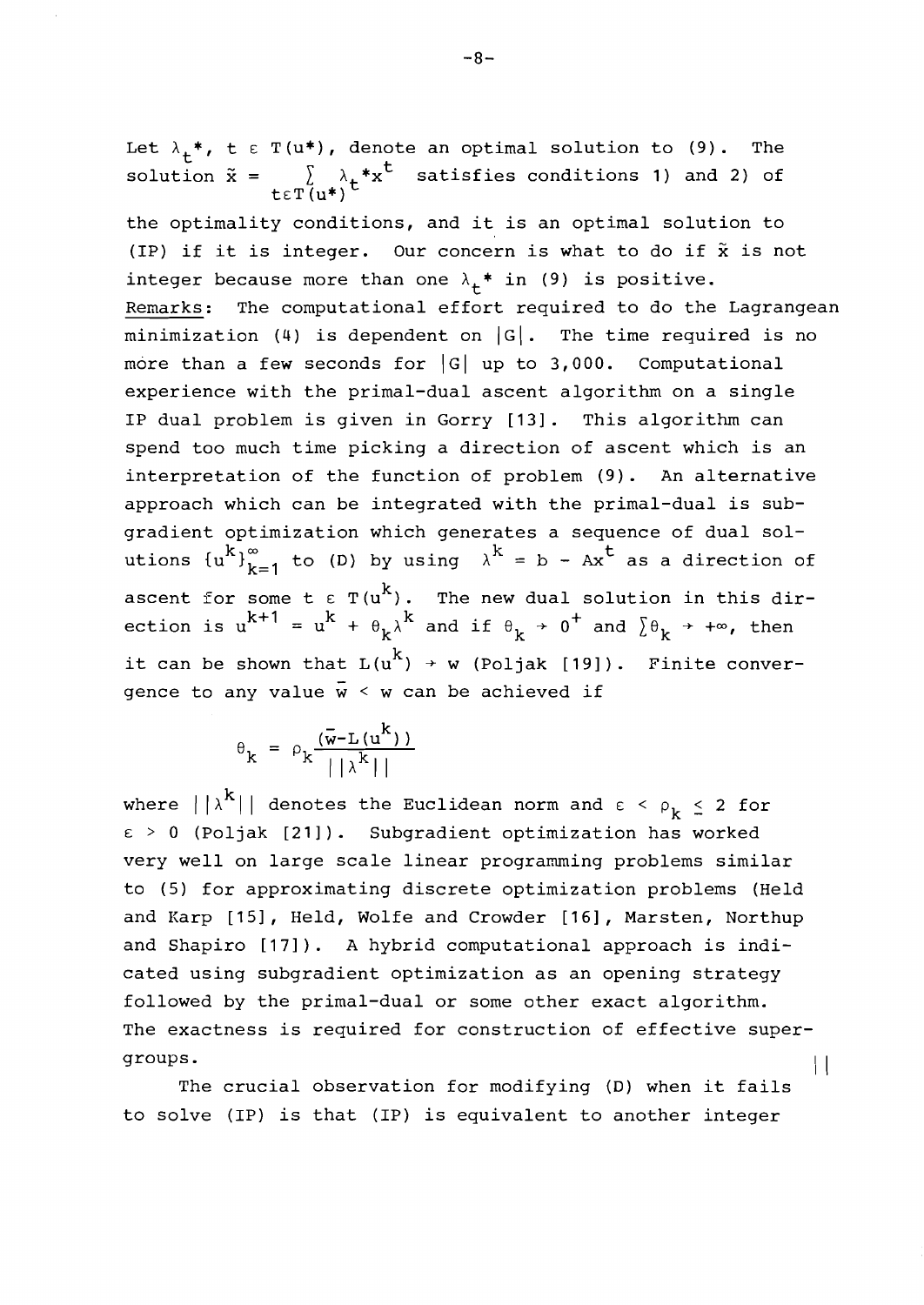programming problem

$$
\min \sum_{t=1}^{T} (cx^{t}) \lambda_{t}
$$
\ns.t. 
$$
\sum_{t=1}^{T} (Ax^{t}) \lambda_{t} = b
$$
\n
$$
\sum_{t=1}^{T} \lambda_{t} = 1
$$
\n
$$
\lambda_{t} \geq 0 \text{ and integer.}
$$
\n(10)

The linear programming problem (6) is the linear programming relaxation of  $(10)$ ,  $\tilde{x}$  is an optimal solution to  $(6)$ , and  $u^*$ is optimal in (5), the linear programming dual of (6). The supergroup is constructed from the optimal  $(m + 1) \times (m + 1)$ basis B for (9) which is optimal in (6) (artificials are at zero). By rearranging rows and columns of B, we can write it in the fora

| variables | $s_1^{\pm}$ $s_{m-K}^{\pm}$ | $\lambda$ <sub>1</sub><br>$\cdots \cdots \lambda_{K+1}$                                |
|-----------|-----------------------------|----------------------------------------------------------------------------------------|
| $B =$     | ±1                          | $\sum_{j=1}^{n} a_{1j} x_{j}^{1} \dots \dots \sum_{j=1}^{n} a_{1j} x_{j}^{K+1}$        |
|           |                             |                                                                                        |
|           | ±1                          | $\sum_{j=1}^{n} a_{m-\bar{K},j} x_j^1 \cdots \sum_{j=1}^{n} a_{m-\bar{K},j} x_j^{K+1}$ |
|           |                             | $\sum_{j=1}^{n} a_{m-K+1}, \sum_{j=1}^{n} a_{m-K+1}, \sum_{j=1}^{k+1} a_{m-K+1}$       |
|           |                             |                                                                                        |
|           |                             | $\sum_{j=1}^{n} a_{m,j} x_j^1 \cdots \cdots \sum_{j=1}^{n} a_{m,j} x_j^{K+1}$          |
|           |                             | . 1<br>(11)                                                                            |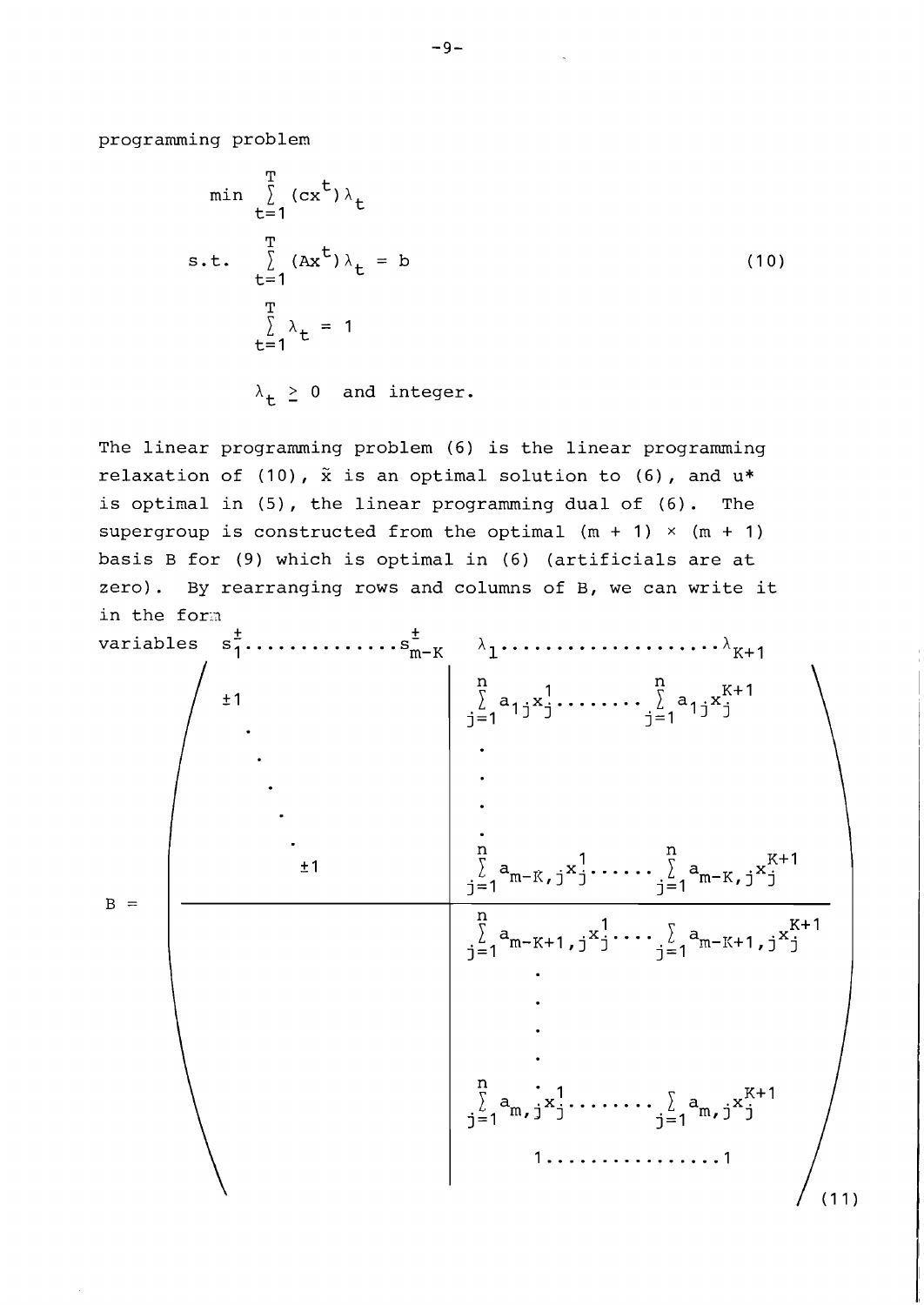Lemma 2: If only one  $\lambda_k$  is positive in the optimal basic solution corresponding to B defined in (11), then the corresponding solution  $x^k$  is optimal in (IP). On the other hand, if more than one  $\lambda_k$  is positive, then all the  $x^k$  defining B are infeasible in (IP).

Proof: If only one  $\lambda_k$  is positive, then  $\lambda_k = 1$  and we have  $\overline{A x^{k}}$  = b. Since B is an optimal basis for the IP dual problem in the form (6), we have  $x^k \in \overline{X}$  and  $L(u^*) = u^*b + (c - u^*A)x^k$ . Thus,  $(x^{k},u^{*})$  satisfy the optimality conditions and  $x^{k}$  is optimal in (IP).

In the second case, suppose to the contrary that  $x^1$ satisfies  $Ax^1 = b$ . This implies

$$
\binom{b}{1} \lambda_1 + \sum_{k=2}^{K+1} \binom{Ax^{k}}{1} \lambda_k = \binom{b}{1}
$$

or,

$$
\sum_{k=2}^{K+1} {\binom{Ax^{k}}{1}} \lambda_{k} = {\binom{b}{1}} (1 - \lambda_{1}) .
$$

This in turn implies (since  $\lambda_1$  < 1)

$$
\sum_{k=2}^{K+1} \binom{Ax^{k}}{1} \frac{\lambda_{k}}{1-\lambda_{1}} = \binom{b}{1} = \binom{Ax^{1}}{1} ;
$$

that is  $\begin{pmatrix} Ax^1 \\ 1 \end{pmatrix}$  can be written as a linear combination of the

other columns in B which is impossible since B is a basis. | |

The basis B induces a group H by application of the Smith Reduction procedure as described in Appendix 1, and the supergroup we seek is  $G \oplus H$ . Indirectly, H can be thought to be derived from the lack of integrality in the optimal basic solution to the linear programming relaxation to (10). However, the construction is direct and its validity does not depend on the original motivation.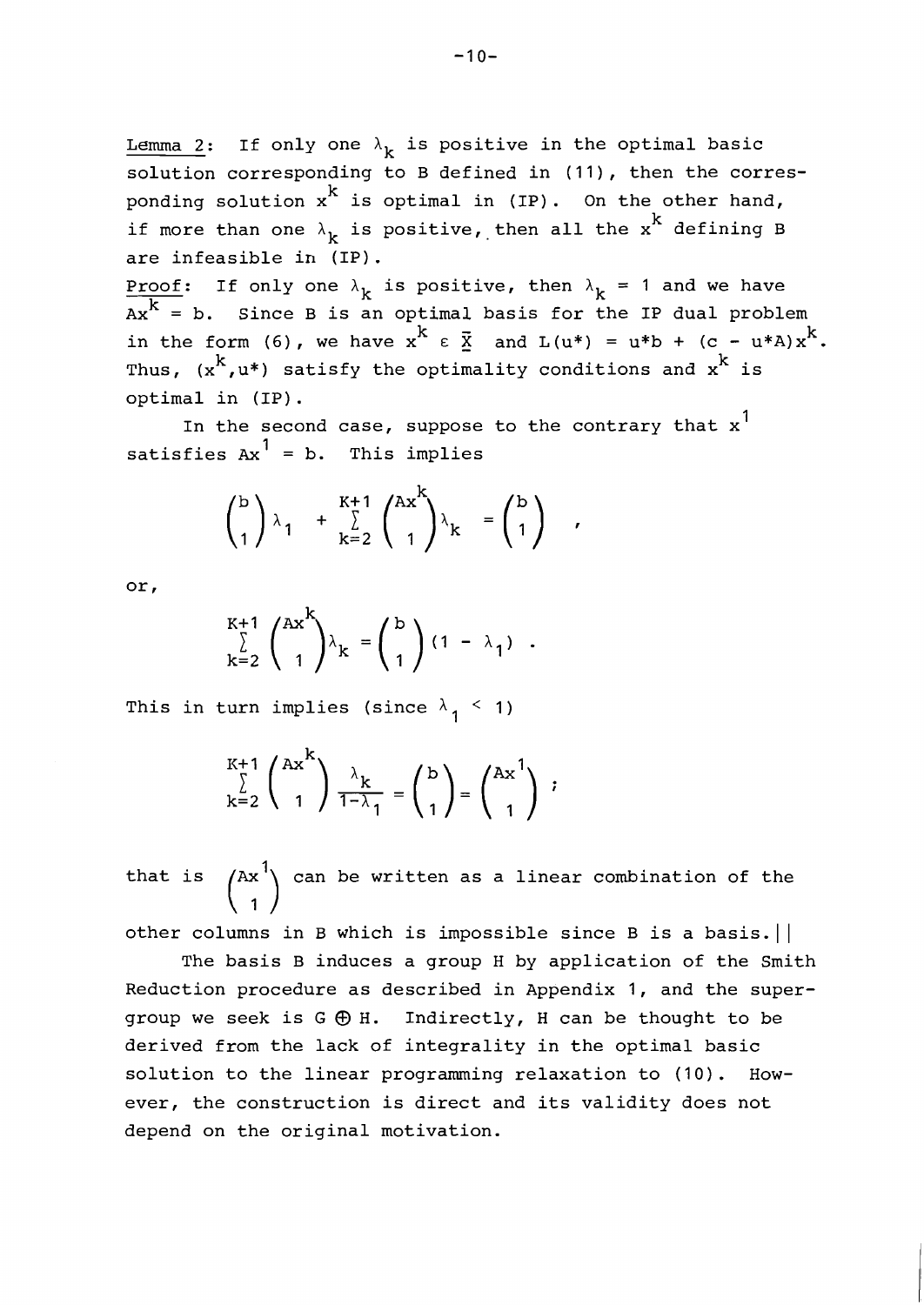Remarks: The new group constraints derived from H may well imply many of those originally derived from G, causing some redundancy. In this case only a subgroup G' of G need be combined with H to form the supergroup. By a slight reformulation of (10) it may be ensured that the new constraints always imply the old. The details of this are given in Appendix 2.  $|$ 

The group induced from B is

$$
H = Z_{h_1} \oplus Z_{h_2} \oplus \cdots \oplus Z_{h_s} \tag{12}
$$

the mapping of integer vectors onto H is  $\psi$ , and  $\omega_{m-K+k} = \psi(e_{m-K+k})$ ,  $k = 1, \ldots, K + 1$ , are images of the unit vectors in H. By our discussion in Appendix 1 we know  $\omega_i = 0$ , i = 1,..., m - K, because the vectors  $te_i$ ,  $i = 1, ..., m - K$ , are basic.

The group H is used to define the set

$$
X' = \{x \mid \sum_{j=1}^{n} \alpha_j^{i} x_j \equiv \beta' \quad , \quad x_j = 0 \text{ or } 1\}
$$
 (13)

where  $\alpha_j^* = \psi(a_j)$ ,  $\beta' = \psi(b)$ . As with X, we have  $F \subseteq X'$ .

The critical property of this construction is given by the following lemma.

Lemma 3: If more than one  $\lambda_k$  is positive in the basis solution corresponding to B defined in (11), then the infeasible solutions  $x^1, \ldots, x^{K+1}$   $\epsilon$  X are not contained in X'

<u>Proof</u>: Since the columns  $\begin{pmatrix} Ax^1 \\ 1 \end{pmatrix}$ ,...,  $\begin{pmatrix} Ax^{K+1} \\ 1 \end{pmatrix}$  are part of a basis B, by the construction in the appendix, we have

$$
\sum_{i=m-K+1}^{m} (\sum_{j=1}^{n} a_{ij} x_{j}^{k}) \omega_{i} + \omega_{m+1} \equiv 0
$$

or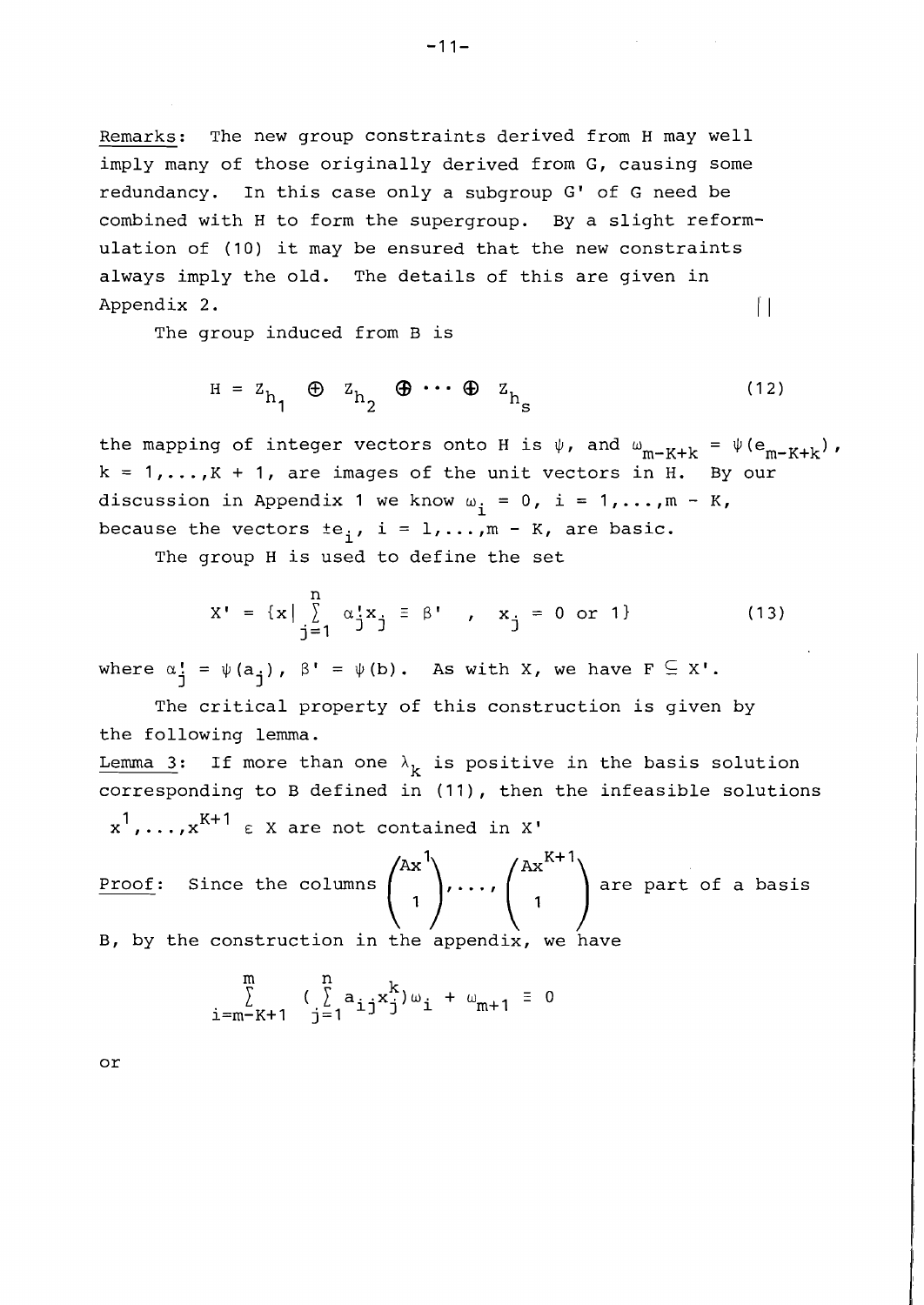$$
\sum_{j=1}^{n} (\sum_{i=m-K+1}^{m} a_{ij} \omega_i) x_j^{k} = -\omega_{m+1}
$$

Since  $\alpha$  <sup>'</sup> equals the term in parentheses, we have

$$
\sum_{j=1}^{n} \alpha_{j}^{i} x_{j}^{k} = -\omega_{m+1} \quad . \tag{14}
$$

On the other hand, the basic solution corresponding to B is not integer (more than one  $\lambda_k$  positive) implying

$$
\sum_{i=m-K+1}^{m} b_i \omega_i + \omega_{m+1} \neq 0 ,
$$

or

$$
\beta' \equiv \sum_{i=m-K+1}^{m} b_i \omega_i \not\equiv -\omega_{m+1} \quad . \tag{15}
$$

The lemma is established by comparing  $(14)$  and  $(15)$ .  $||$ Remarks: The construction of the supergroup can clearly be done with respect to any basis of the form (11) with more than one  $\lambda_k$  > 0. This is important since convergence to the exact optimal IP dual solution may be slow (see Fisher, Northup, Shapiro **[6]).** Moreover, only the submatrix in the lower right corner needs to be considered (see Appendix 1).

The implication of lemma **3** is that we want to redefine the IP dual problem to require  $x \in X \cap X'$  which is equivalent to deriving the IP dual problem from  $G \oplus H$ .

Iterative Dual Method

Step 0 (Initialization): Start with  $G^0 = Z_1$  and construct the IP dual problem to (IP)

$$
w^{0} = \max_{u \in R^{m}} L^{0}(u)
$$
 (D<sup>0</sup>)

where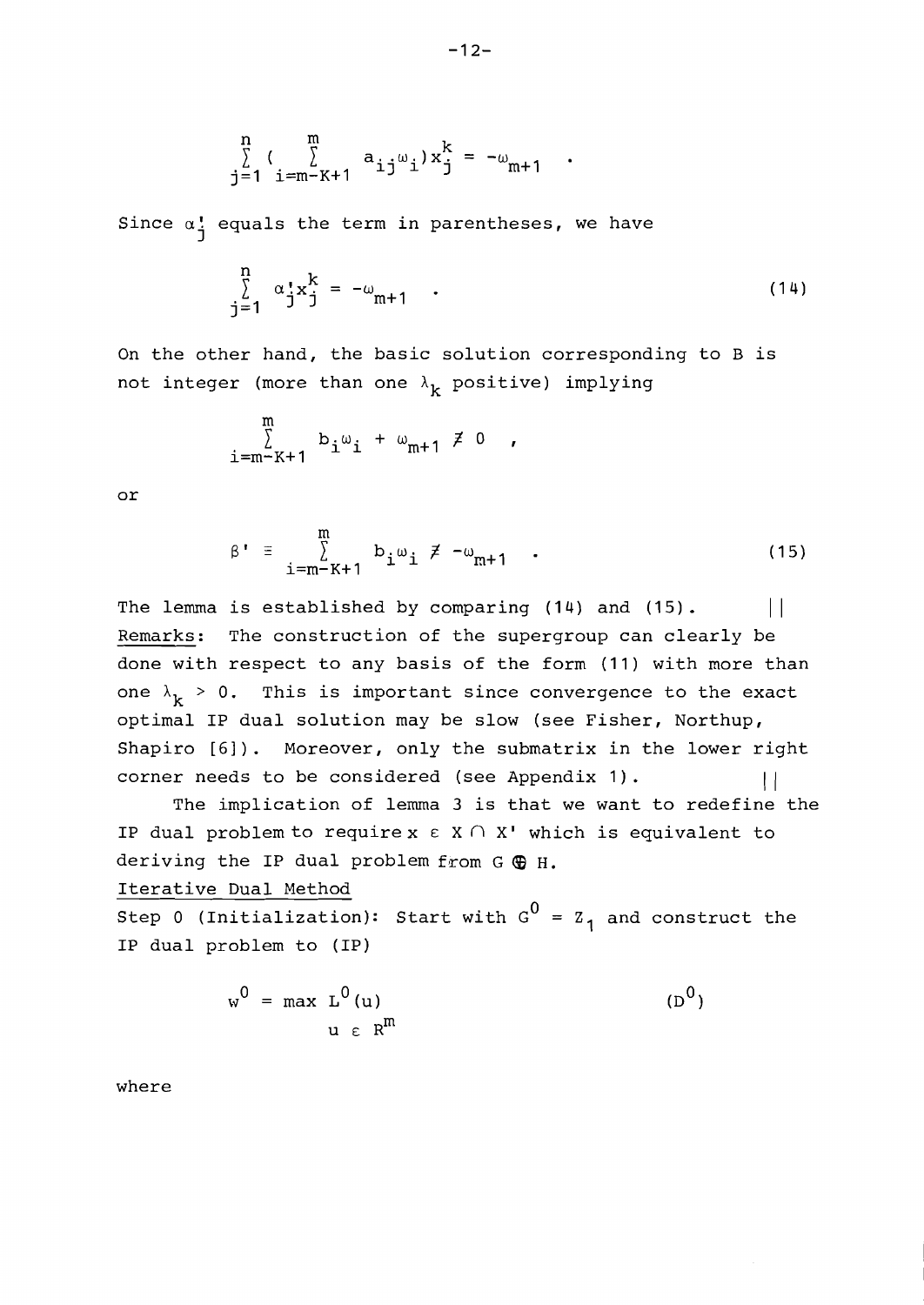$$
L^{0}(u) = ub + min (c - uA)x
$$

$$
x \in X^{0}
$$

and

$$
x^0 = \{x \mid x_i = 0 \text{ or } 1\} .
$$

Go to Step 1 with  $l = 0$ . Step 1: Solve the IP dual problem  $(D^{\ell})$ ; if  $w^{\ell} = +\infty$ , (IP) is infeasible and the method is terminated. Otherwise, let  $\mathfrak{u}^{\ell}$ denote an optimal solution to  $(D^{\ell})$  and let  $x^{\ell}$  be the convex combination of points in  $\bar{x}^{\ell}$  satisfying the IP dual optimality conditions (8). If  $x^{\ell}$  is not integer, go to Step 2. Step 2: Apply the Smith reduction procedure to construct the supergroup

$$
G^{\ell+1} = (G^{\ell})^{\dagger} \bigoplus H \tag{16}
$$

where H is the group induced by the basis defined in (11) and  $(G^{\ell})'$  is the subgroup of  $G^{\ell}$  producing non-redundant congruence constraints. Use  $G^{\overline{k}+1}$  to define  $x^{\overline{k}+1}$  given in (3) and construct the dual problem

$$
w^{\ell+1} = \max L^{\ell+1}(u)
$$
  
s.t.  $u \in R^m$  . (17)

Return to Step 1.

Remarks: The initial IP dual problem  $(D^0)$  is simply the linear programming relaxation of (IP) when  $x_j = 0$  or 1 is replaced by  $0 \leq x_{i} \leq 1$  (see Nemhauser and Ullman [19]).

Theorem 1: The iterative dual procedure converges finitely to an optimal solution to (IP), or proves (IP) is infeasible. Proof: The solution of each IP dual problem  $(D^{\ell})$  defined over  $\overline{x^{\ell}} \subseteq x^0$  is finite because  $x^{\ell}$  is finite implying (D<sup> $\ell$ </sup>) is a linear programming problem. If the solution  $x^{\ell} = \sum_{\lambda} \lambda_{\mu} x^{\mu}$  from (9)'  $\text{tr}(\mathbf{u}^{\ell})$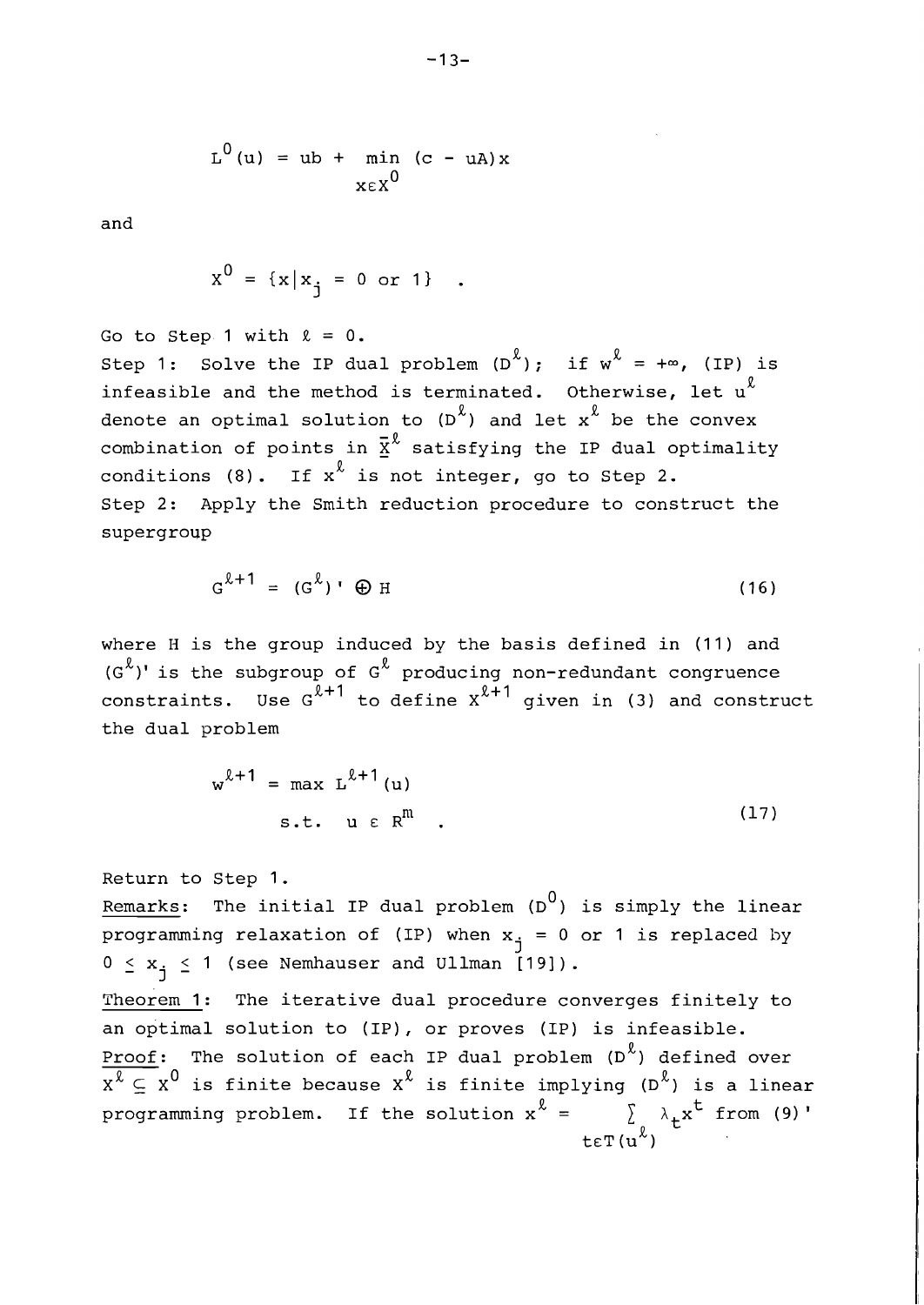is not integer, then the Smith reduction procedure, which is finite, produces a new set  $x^{k+1}$  satisfying  $|x^{k+1}| \le |x| - 2$ . This is because nonintegrality of x<sup>2</sup> implies at least two  $\lambda_+$ are positive in (11) which in turn implies by lemma 3 that at least two solutions from X are eliminated in the construction of  $x^{l+1}$ . Clearly, since  $x^0$  is finite, this reduction process must terminate finitely with an optimal solution to (IP) in the case F  $\neq$   $\phi$ , or, with  $w^{\ell}$  =  $+\infty$  for some  $\ell$  in the case F =  $\phi$ . || Remarks: Total enumeration of the set  $X^0 = {x|x_j = 0 \text{ or } 1}$ <br>would be another finitely convergent procedure for (IP). The strength of the IP dual approach is that the sets  $x^{\ell}$  are considerably smaller than  $x^0$ , and the computation of  $L^{\ell}(u)$  for various values of u does not explicitly use more than a small fraction of  $x^{\ell}$ . The practical imperfection in the IP dual theory is that  $|G^{\ell}|$  may grow too large. Some measures are possible to effectively reduce  $|G^{\ell}|$ ; suggestions are given in [12] and [13]. Another approach is to approximate any large group by a group of fixed order, say 2000 (Burdet and Johnson [4]). Another positive feature of the IP dual approach are the monotonically increasing lower bounds  $L^{R}(u)$  for use in branch and bound (see Fisher and Shapiro [5]).

Remarks: The IP duality theory can be combined with Benders' method to achieve a duality theory for mixed integer programming. Details are given in [24] .

2. Relation to the Convex Hull of Feasible Integer Solutions

The equivalence between dualization and convexification of mathematical programming problems (Magnanti, Shapiro and Wagner [171) permits us to give a convex analysis interpretation of the results of the previous section.

Lemma 4:

 $\{x \mid x = \sum_{k=1}^{n} x^{t} \lambda_{k}$ ,  $\lambda_{k}$  feasible in the IP dual problem)  $t = 1$ = { $x | Ax = b$ , 0  $\le x_j \le 1$ }  $\cap [x]$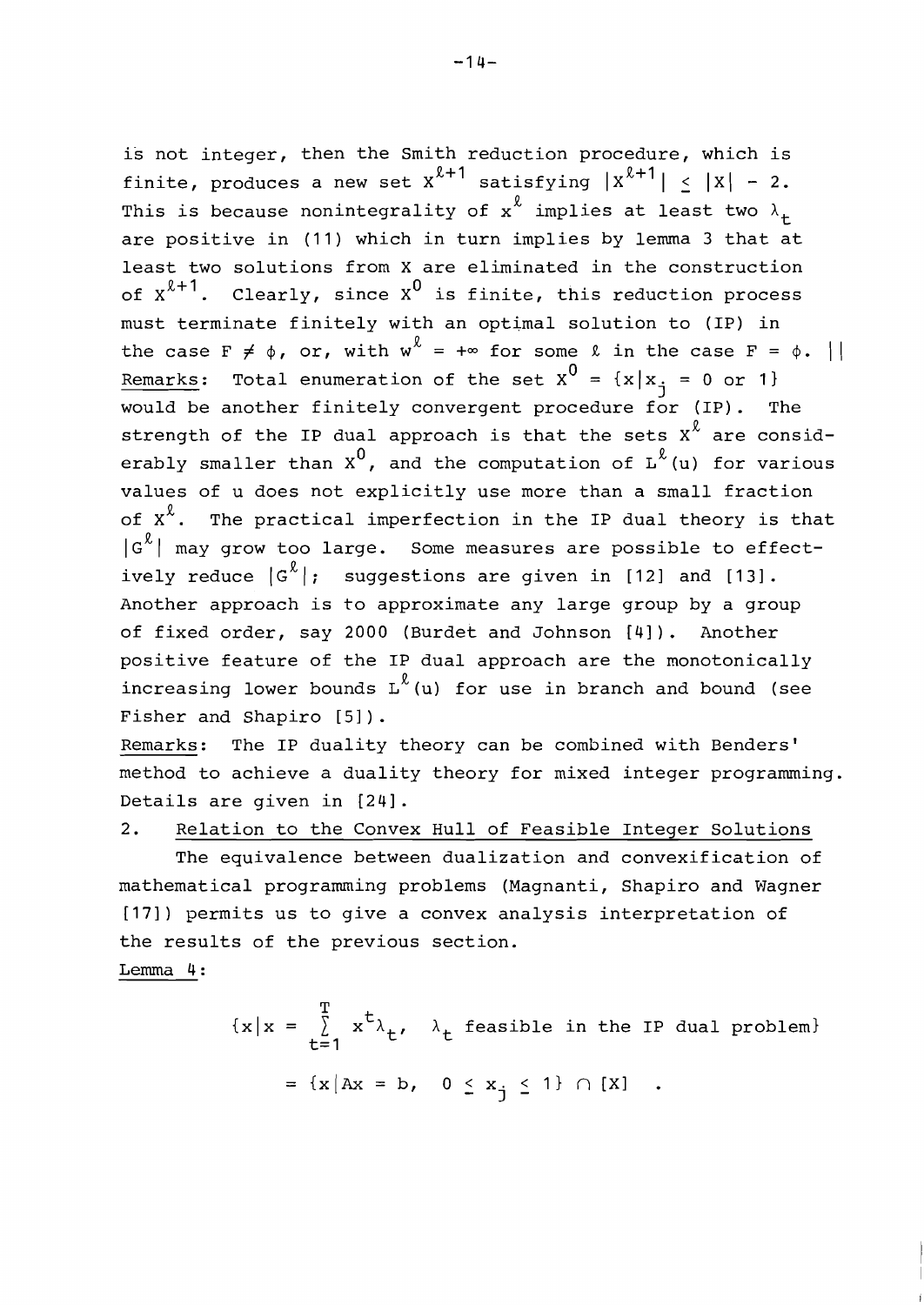Proof: The proof is straightforward and therefore omitted.  $||$ Theorem 2: The IP dual problem is equivalent to

$$
w = \min c x
$$
  
s.t.  $x \in \{x \mid Ax = b, \quad 0 \le x_{i} \le 1\} \cap [x]$ . (18)

Proof: The IP dual problem can be written as the linear programming problem (6). In view of lemma 4, (18) follows immediately. 1 and 1 and 1 and 1 and 1 and 1 and 1 and 1 and 1 and 1 and 1 and 1 and 1 and 1 and 1 and 1 and 1 and 1 and 1 and 1 and 1 and 1 and 1 and 1 and 1 and 1 and 1 and 1 and 1 and 1 and 1 and 1 and 1 and 1 and 1 and

Thus, a given IP dual problem approximates (IP) by minimizing the objective function over the intersection of the linear programming feasible region with the convex polyhedron [XI. When the IP dual problem solves (IP) in the sense that the optimality conditions are found to hold, then [XI has cut off enough of the LP feasible region for an optimal solution to (IP) to be discovered. Thus, in this case the IP dual problem has found a local approximation to [F], the convex hull of feasible integer solutions, in the neighborhood of an optimal solution. The exact nature of this approximation is an area of future research; polyhedra similar to [X] have been studied by Gomory [11]. Bell and Fisher [3] have considered the approximation of [F] by intersecting the corner polyhedra corresponding to different LP bases.

3. Numerical Example

Consider the zero-one IP problem

$$
v = \min - 3x_1 - 7x_2 + 2x_3 + 4x_4 - x_5 + 8x_6 + 12x_7 + 2x_8 + 12x_9 + 20x_{10}
$$
  
s.t. 
$$
2x_1 - x_2 + x_3 + 3x_4 - 2x_5 + 2x_6 + 5x_7 - 2x_8 + x_9 + 0x_{10} = 1
$$

$$
- 4x_1 - 3x_2 + 2x_3 + 1x_4 + 1x_5 + 1x_6 + 2x_7 - 2x_8 + 0x_9 + x_{10} = -4
$$

$$
x_j = 0 \text{ or } 1, \quad j = 1, 2, ..., 10
$$
 (19)

For the purpose of the example we will initialize the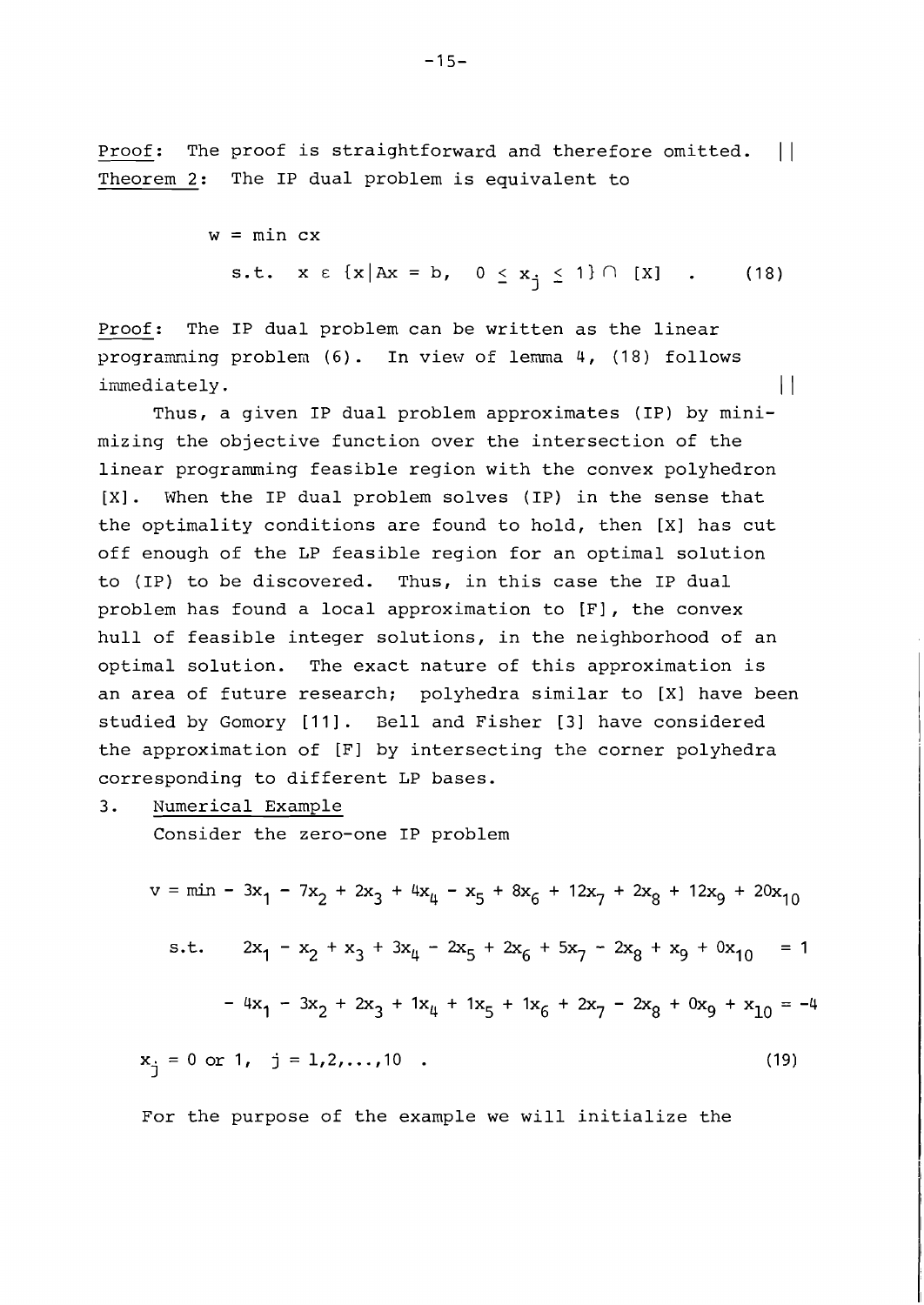algorithm by solving the linear programming relaxation of (19) and use its optimal basis to form the first set of group equations. The optimal solution is  $x_1 = x_2 = x_3 = 1$ ,  $x_4 = \frac{1}{5}$  $x_5 = \frac{4}{5}$  all other variables being at zero. The optimal basis

$$
\begin{pmatrix} 3 & & -2 \\ & & 1 \end{pmatrix}
$$
 (20)

which induces the group  $G^1 = Z_5$  and the congruence

$$
4x_1 + 3x_2 + 0x_3 + 0x_4 + 0x_5 + 4x_6 + 4x_7 + 4x_8 + 1x_9 + 2x_{10} \equiv 3 \pmod{5}
$$
  
is added to (19) preparatory to creating the IP dual problem

 $(D<sup>1</sup>)$ .

The dual has optimal solution  $u^1 = \left(\frac{5}{3}, -1\right)$  with dual objective value  $w^1 = -\frac{8}{3}$ . The optimal x solution is  $x_2 = 1$ ,  $x_1 = x_4 = x_9 = \frac{1}{3}$  which has two representations in  $x<sup>1</sup>$  and for the sake of illustration we will proceed with the algorithm in each case.

One representation is as a linear combination of  $x_2 = 1$ and  $x_1 = x_2 = x_4 = x_9 = 1$  with optimal basis to (8) of

$$
\begin{pmatrix}\n-1 & 5 & 0 \\
-3 & -6 & 1 \\
1 & 1 & 0\n\end{pmatrix}
$$
\n(22)

which induces the group  $G^2 = Z_6$  and the congruence

$$
4x_1 + x_2 + 2x_3 + 3x_4 + 5x_5 + x_6 + 4x_7 + 2x_8 + 2x_9 + 3x_{10} = 2
$$
 (mod 6)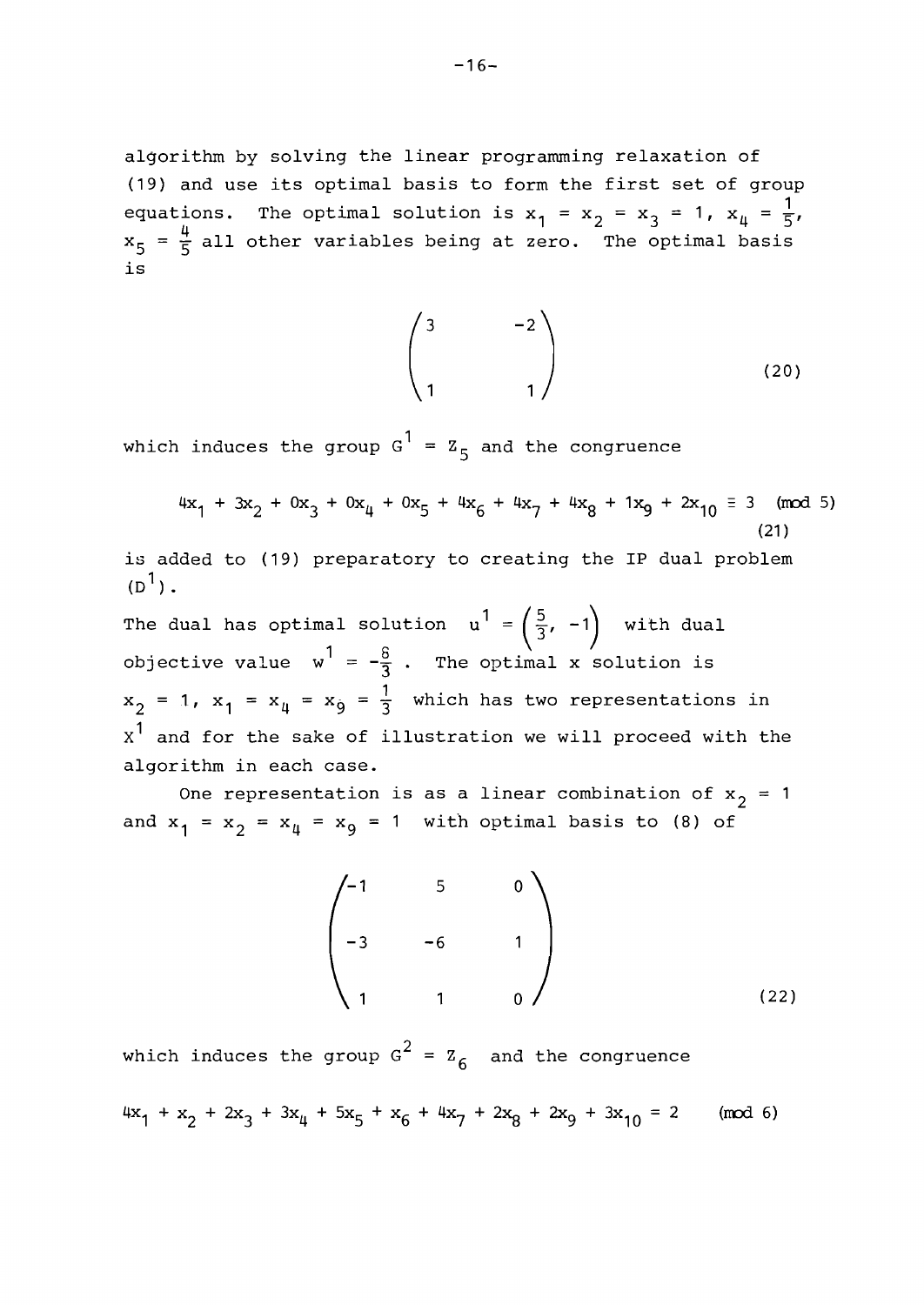This is added to (21) to form the next dual problem  $(D^2)$ . This dual has optimal solution  $u^2 = (0,0)$  yielding  $x_1 = x_2 = x_8 = 1$ , the optimal solution to (19) by the optimality conditions.

The other representation of the x solution to  $(D^1)$  is as a linear combination of  $x_2 = 1$ ,  $x_1 = x_2 = x_9 = 1$  and  $x_2 = x_9 = 1$ with optimal basis to (8) of

$$
\begin{pmatrix}\n-1 & 2 & 2 \\
-3 & -2 & -7 \\
1 & 1 & 1\n\end{pmatrix}
$$

which induces  $G^2 = Z_{15}$  and the congruence

 $11x_1 + 2x_2 + 10x_3 + 0x_4 + 10x_5 + 11x_6 + 11x_7 + x_8 + 4x_9 + 3x_{10} = 7$  (mod 15) (23)

Notice that congruence (23) implies that of (21) which is thus redundant.  $(D^2)$  may be formed using only (23) as the group constraints. It is equivalent to adding the further group constraint

$$
x_1 + x_2 + 2x_3 + 0x_4 + 2x_5 + x_6 + x_7 + 2x_8 + 2x_9 + 0x_{10} = 2 \pmod{3}
$$
  
to (D<sup>1</sup>).

Once again the optimal solution is  $u^2 = (0,0)$  with optimal x solution of  $x_1 = x_3 = x_8 = 1$ .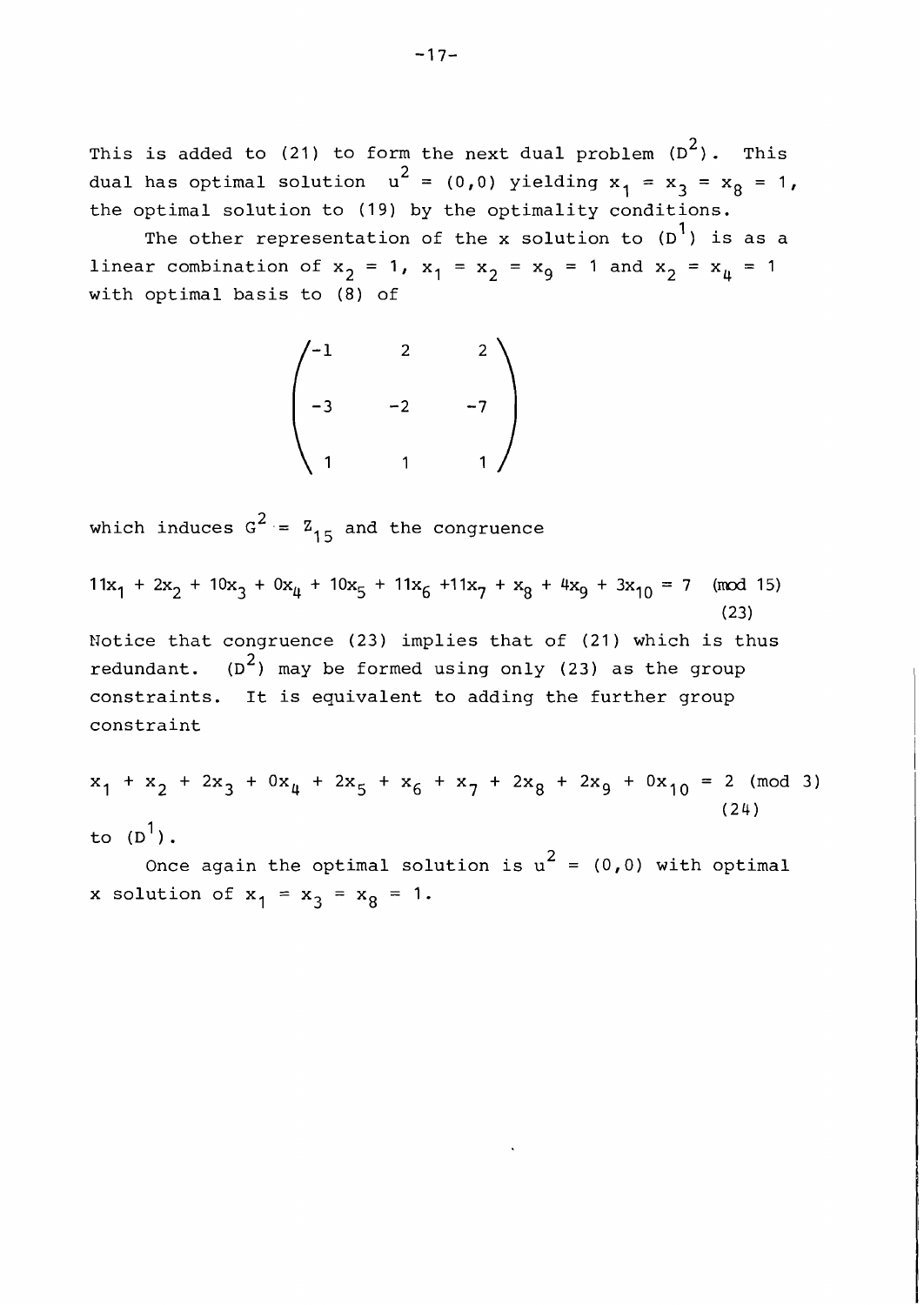#### APPENDIX 1

## Smith Reduction Procedure

Smith's reduction procedure for integer matrices is at the heart of the supergroup and iterative IP dual methods. Although this procedure has appeared in the literature (e.g. Wolsey [251 or Garfinkel and Nemhauser [8]), we review it briefly here emphasizing a few subtie points.

Consider the linear system

$$
Py = p
$$

where P is an  $m \times n$  ( $n \ge m$ ) matrix of rank m and P and p are integer. We wish to characterize the integer solutions to this linear system. Let B be any basis of P (B is  $m \times m$  of rank m) and partition P into (B,N) and y into  $(y_B, y_N)$ . Solving for the dependent variables  $y_B$  in terms of the independent variables  $Y_N$  gives us

$$
y_B = B^{-1}P - B^{-1}My_N
$$

In general, B is not unimodular implying the integer vectors  $y_N$ which make  $y_B$  integer are a subset of the set of all n - m integer vectors.

The requirement that  $(y_B, y_N)$  be integer is written as

$$
B^{-1}N_{Y_{\text{N}}} \equiv B^{-1}P \qquad \text{(mod 1)} \tag{25}
$$

 $Y_N$  integer.

The Smith procedure reduces this linear system of m congruences by working with a diagonal matrix  $\Delta$  = RBC, where R and C are  $m \times m$  unimodular matrices. The exact form of this matrix is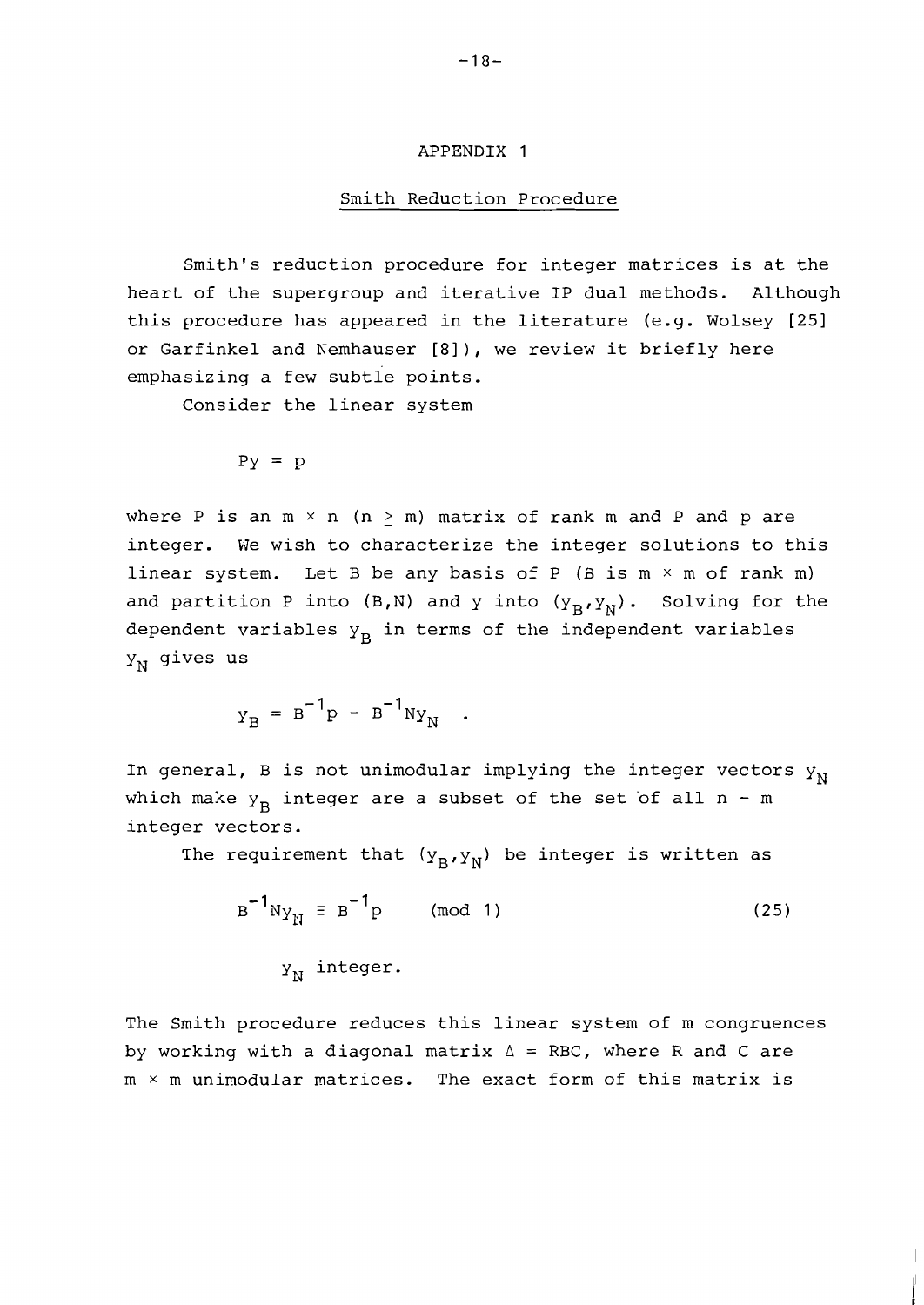

where  $q_i$  is integer,  $q_i \geq 2$ ,  $q_i|q_{i+1}$ ,  $i = 1,...,r$ , and r det B| =  $\pi q_i$ . For future reference, we let Z<sub>q<sub>i</sub></sub> denote the i=1 cyclic group of order  $q_i$ . Substituting  $CA^{-1}R$  for  $B^{-1}$  in (25), we obtain from (25)

 $C\Delta^{-1}RNy_N \equiv C\Delta^{-1}Rp \pmod{1}$ 

$$
\verb!y!_N \hbox{ integer.}
$$

Since C is unimodular, this last system of congruences is equivalent to

$$
\Delta^{-1} \text{RN}_{Y_{\text{N}}} \equiv \Delta^{-1} \text{Rp} \pmod{1}
$$
 (26)

Let  $\tilde{a}_{i,j}$  be the integer coefficients of the m × (n - m) matrix RN, and let  $\tilde{p}_i$  be the integer coefficients of the m  $\times$  1 vector Rp. For the first  $m - r$  congruences in (26), the diagonal elements of  $\Delta^{-1}$  are 1 and therefore these congruences are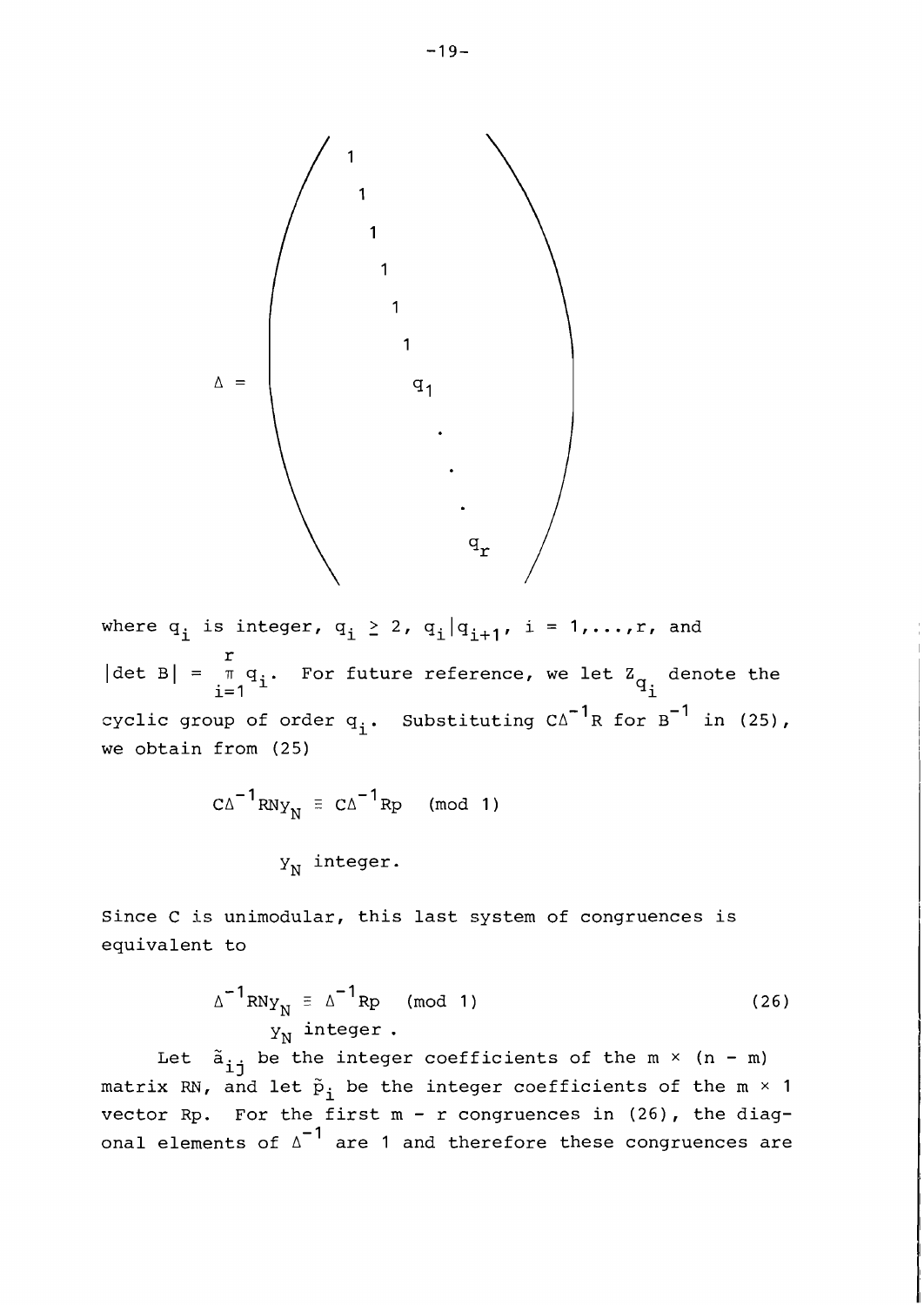$$
\sum_{j=m+1}^{n} \tilde{a}_{ij} y_j \equiv \tilde{p}_i \pmod{1} \qquad i = 1,...,m-r
$$

which are not restrictive because  $y_j$  are required to be integer.<br>On the other hand, the last r congruences in (26) are of the form

$$
\frac{1}{q_i} \sum_{j=m+1}^{n} \tilde{a}_{m-r+i}, \; j^y j \equiv \frac{1}{q_i} \tilde{p}_{m-r+i} \pmod{1}, \; i = 1, ..., r
$$

or,

$$
\sum_{j=m+1}^{n} \tilde{a}_{m-r+i, j}^{y} = \tilde{p}_{m-r+i} \pmod{q_{i}}, \qquad i = 1,...,r
$$

which restricts the permissable integer  $y_j$  values because  $q_i \geq 2$ . For convenience, and without loss of generality, we can replace the  $\tilde{\alpha}_{m-r+i,j}$  by the unique  $\alpha_{ij} \in Z_{q_i}$  satisfying  $\alpha_{ij}$  = a<sub>m-r+i,j</sub> (mod q<sub>i</sub>) and  $\tilde{p}_{m-r+i}$  by  $\beta_i$   $\epsilon$  Z<sub>q<sub>i</sub> satisfying</sub>  $\beta_{i}$  =  $\tilde{p}_{m-r+i}$  (mod q<sub>i</sub>). In conclusion, the condition we seek is

$$
(y_B, y_N) = (B^{-1}p - B^{-1}y_N, y_N)
$$

is integer

$$
\sum_{j=m+1}^{n} \alpha_{ij} y_j \equiv \beta_i \pmod{q_i}, \qquad i = 1,...,r
$$
  

$$
y_j \text{ integer}, \qquad j = m+1,...,n.
$$
 (27)

For our construction in Section 2, we dispense with the basis representation  $y_B = B^{-1}p - B^{-1}y_N$  and work with the abelian group G =  $z_{q_1} \oplus \cdots \oplus z_{q_r}$  induced by B. Let  $\phi$  be the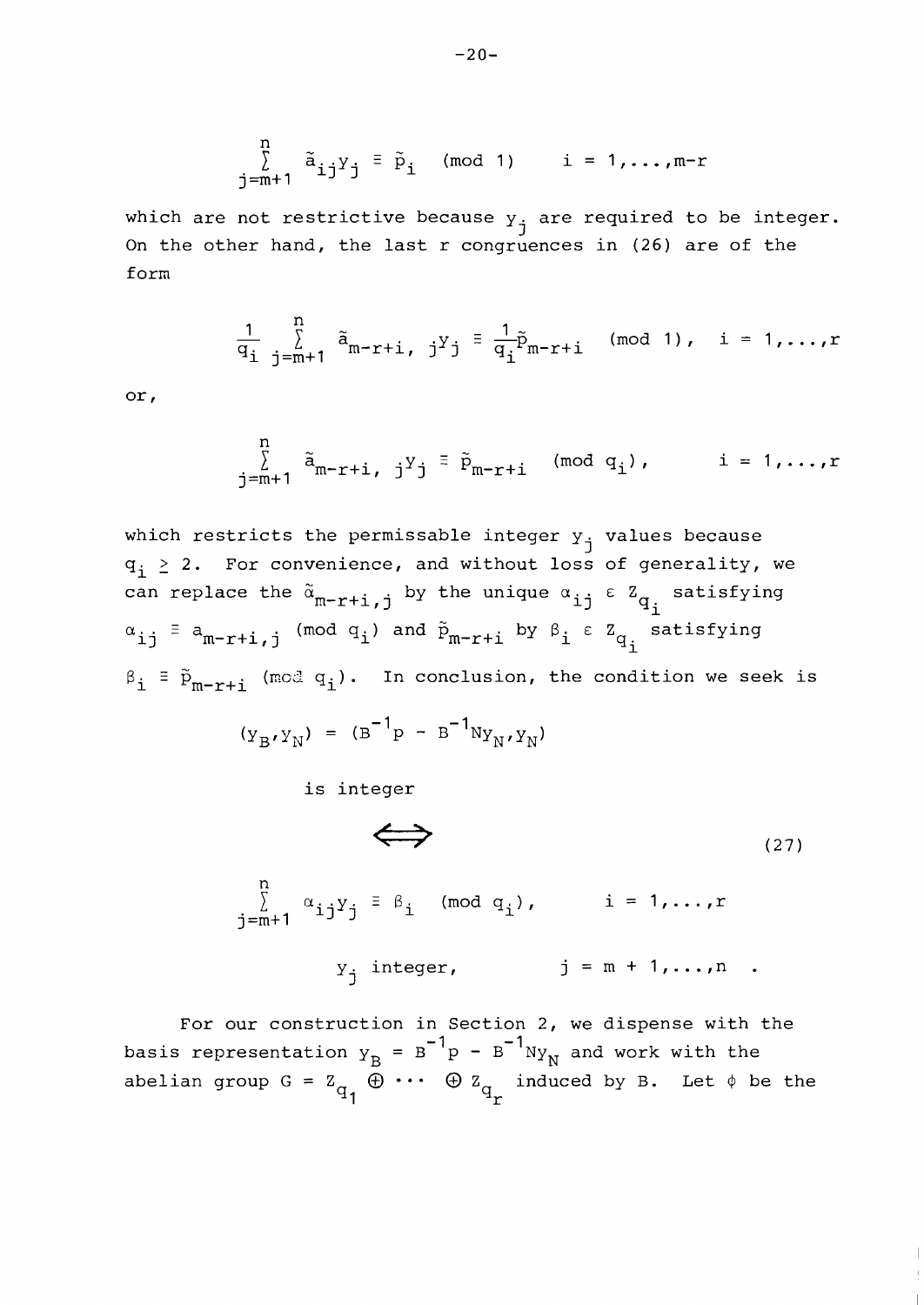mapping taking arbitrary m-vectors s into elements  $\phi$  (s)  $\varepsilon$  G .<br>This mapping is given by the last r rows of R = ( $\rho$ <sub>ij</sub>). To see this, note that in the construction above, the integer vector  $s = (s_1, \ldots, s_m)$  is mapped into  $\sigma = (\sigma_1, \ldots, \sigma_r) = \phi(s) \in G$  where

$$
\sigma_k \equiv \sum_{i=1}^m \rho_{m-r+k,i} s_i \pmod{q_k}, \qquad k = 1, \ldots, r.
$$

The vector s can also be represented as  $\texttt{s} = \begin{bmatrix} \texttt{m} \\ \texttt{c} \end{bmatrix}$   $\texttt{s}_i \texttt{e}_i$ , where  $\texttt{e}_i$  $i=1$ is the ith unit vector in  $R^m$ . This implies

$$
\sigma = \phi(s) = \sum_{i=1}^{m} s_{i} \phi(e_{i}) = \sum_{i=1}^{m} s_{i} \varepsilon_{i}
$$

where

$$
\phi(e_i) = \varepsilon_i = (\varepsilon_{1i}, \dots, \varepsilon_{ri}) \text{ and}
$$
  

$$
\varepsilon_{ki} \equiv \rho_{m-r+1, i} \pmod{q_k} \quad k = 1, \dots, r; \quad i = 1, \dots, m
$$

There are three important observations about this construction used in Section 2. First, the element  $\beta \epsilon G$  is not zero, the the identity element, if  $B^{-1}p$  is not integer. If it were, then  $Y_j = 0$  for  $j = m + 1, ..., n$ , would be a solution in (27) which is not possible.

Second, the vectors  $a_k$  of the basis B are mapped into  $\phi(a_k)$  = 0. To see this, since C $\overline{\Delta}^1R = B^{-1}$ , we have

$$
\Delta^{-1} \text{Ra}_{k} = c^{-1} B^{-1} a_{k} - c^{-1} e_{k}.
$$

Thus, since C is unimodular the last r components of  $\Delta^{-1}Ra_{k}$  are integer, or the last r components of  $Ra_k$  are integer multiples of  $q_1, \ldots, q_r$  implying  $\alpha_k = \phi(a_k) \equiv 0$ .

Finally, suppose there are columns of B corresponding to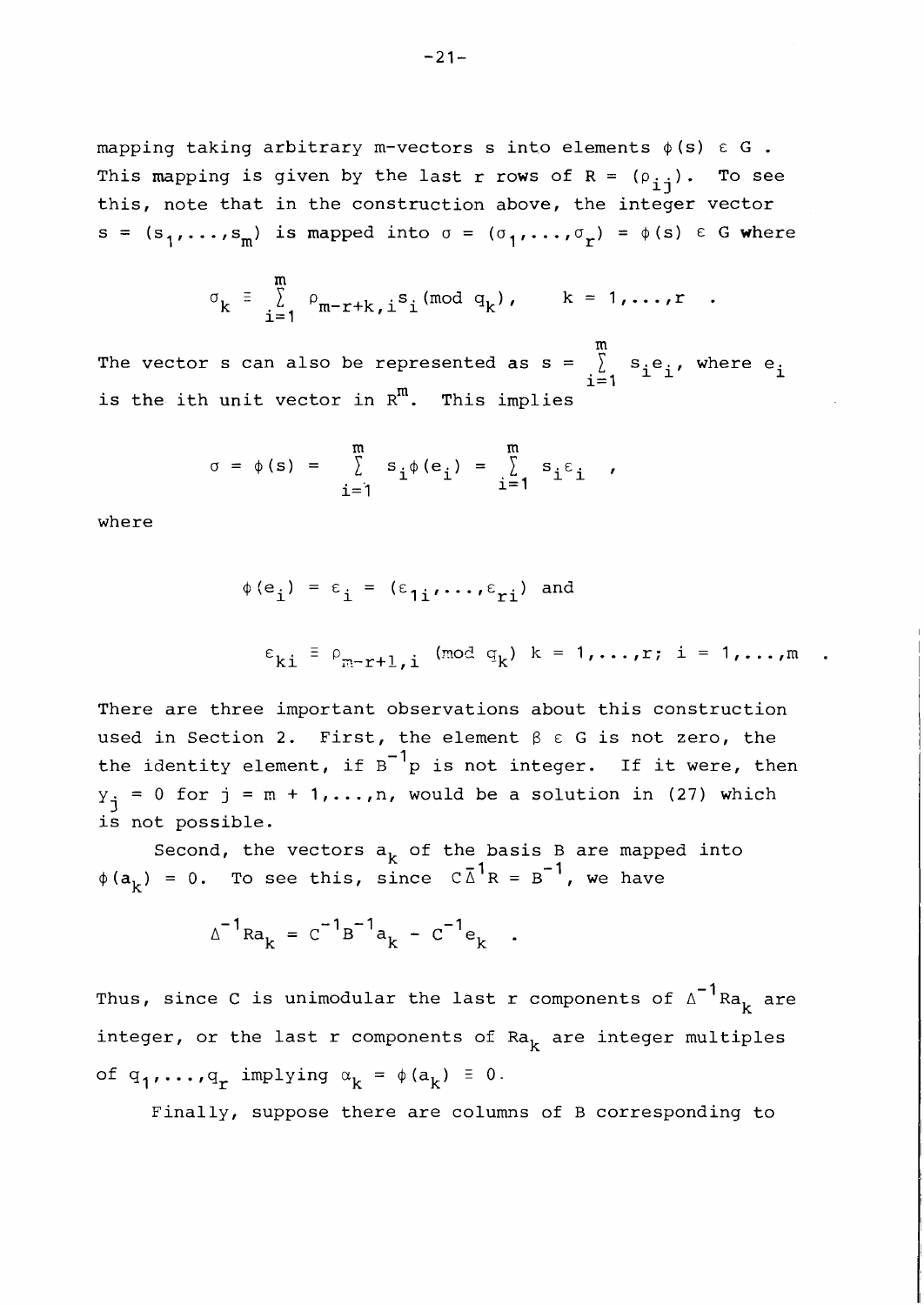unit vectors e<sub>j</sub> or -e<sub>i</sub>,



**where the unit vectors are on rows 1,** ..., **t. Then, by elementary column operations** 



**implying the reduction can be performed on B. Moreover,**   $E_{\textbf{i}} = \phi(e_{\textbf{i}}) = 0$ , **i** = 1,..., t, since  $\pm e_{\textbf{i}}$  is in the basis B.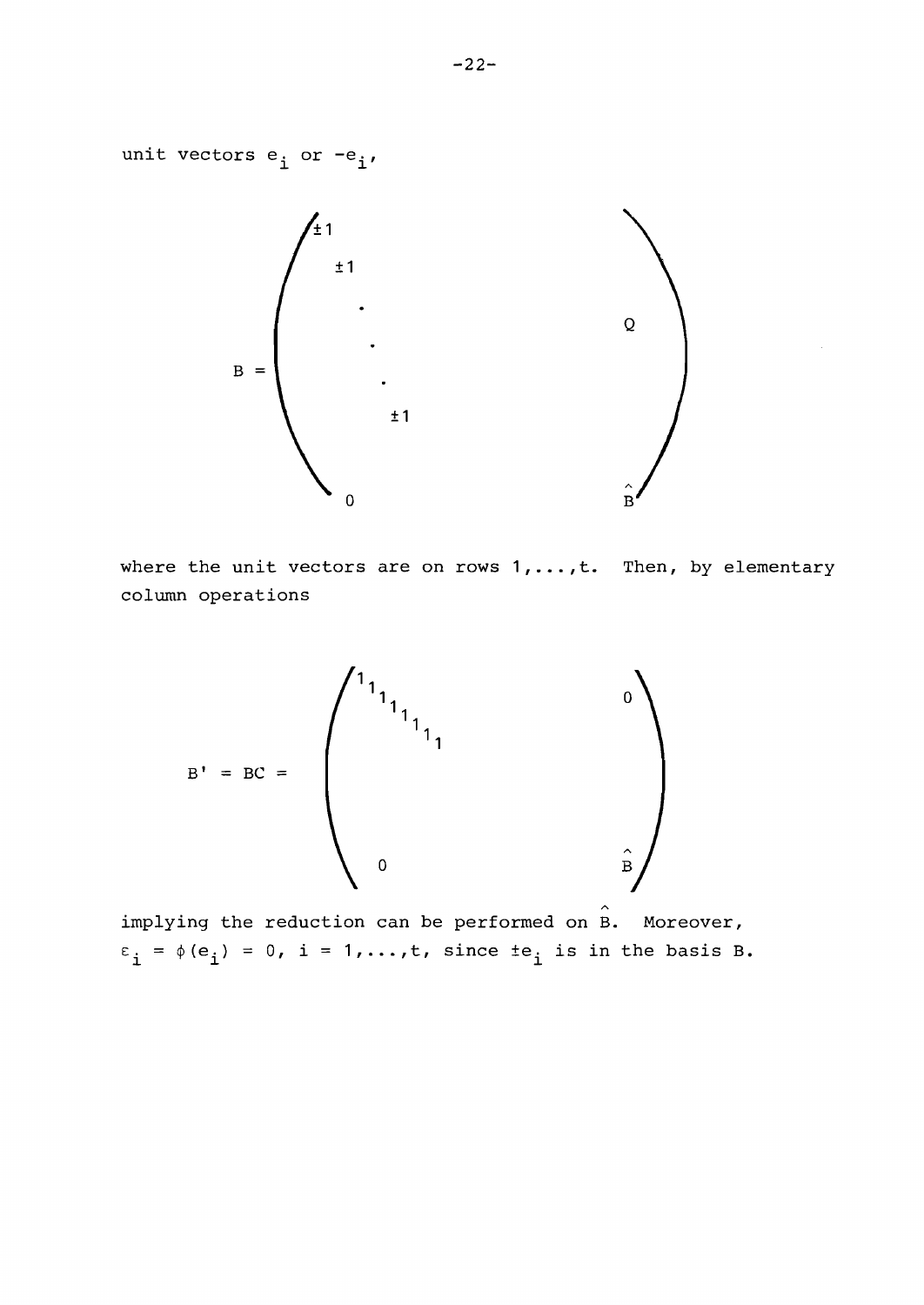### APPENDIX 2

## A Modification of the Procedure

The modification that follows has the advantage that at each iteration all the non-redundant group constraints are generated directly from the current optimal basis, but has the disadvantages that work may be repeated and the number of constraints increases by one at each iteration. Step 0 (Initialization). Start with  $G^0 = Z_1$  and construct the IP dual problem to (IP)

$$
w^{0} = \max_{u \in R^{m}} L^{0}(u)
$$
 (D<sup>0</sup>)

where

$$
L^{0}(u) = ub + min(c-uA)x
$$

$$
x \in X^{0}
$$

and

$$
x^0 = \{x \mid x_j = 0 \text{ or } 1\}
$$

Go to Step 1 with  $\ell = 0$ , B<sub>0</sub> as the identity matrix.

Step 1: Solve the IP dual problem  $(D^{\ell})$ ; if  $w^{\ell} = + \infty$  (IP) is infeasible and the method is terminated. Otherwise let  $\mathfrak{u}^{\ell}$ denote an optimal solution to  $(D^{\ell})$  and let  $x^{\ell}$  be the convex combination of points in  $x^{\ell}$  satisfying the IP dual optimality conditions and let  $M_{\ell+1}$  be the optimal LP basis to

$$
\min_{\mathbf{i}=1}^{m+\ell} (s_{\mathbf{i}}^{+} + s_{\mathbf{i}}^{-})
$$
\ns.t. 
$$
\sum_{\mathbf{t} \in \mathbf{T}(\mathbf{u}^{\ell})} B^{-1} \left( A x_{\mathbf{t}}^{+} - b \right) \lambda_{\mathbf{t}} + Is^{+} - Is^{-} = 0
$$
\n(9')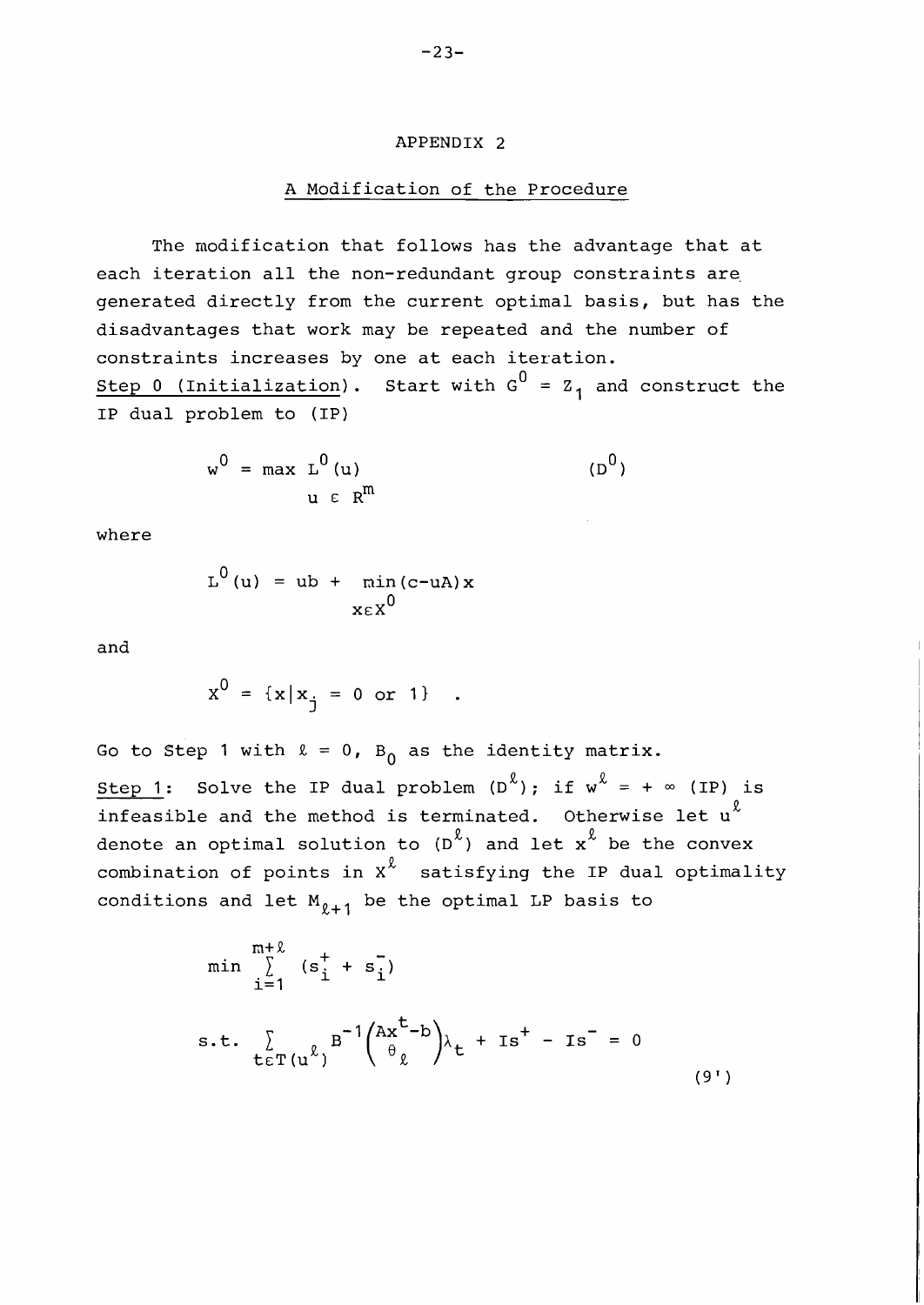$$
\sum_{t \in T(u^{\ell})} \lambda_t = 1
$$
  
\n
$$
\lambda_t \ge 0 \quad \text{for} \quad t \in T(u^{\ell})
$$
  
\n
$$
s^+ \ge 0 \quad , \quad s^- \ge 0 \quad .
$$

where  $\theta_{\theta}$  is a column of  $\ell$  zeros. We may take  $x^{\ell} = \int_{0}^{x} x^* dx$  where  $x^*$  is optimal in (9'). If  $\bar{\epsilon}$ T(u $^{\chi}$ )  $x^{\ell}$  is integral, then it is optimal and the method terminates. If  $x^{\ell}$  is not integral, go to Step 2. Step 2: Apply the Smith reduction procedure to construct the supergroup  $G^{\ell+1}$  induced by the basis

$$
B_{\ell+1} = \begin{pmatrix} B_{\ell} & 0 \\ 0 & 1 \end{pmatrix} M_{\ell+1} \quad .
$$

Use  $G^{\ell+1}$  to define  $x^{\ell+1}$  given in (13) and construct the dual problem

$$
w^{\ell+1} = \max L^{\ell+1}(u)
$$
  
s.t. 
$$
u \in R^m
$$
 (D<sup>l+1</sup>)

Return to Step 1. Theorem 3: At each step of the procedure  $x^{l+1} \subseteq x^{l}$ . Proof: Note that  $M_{\ell+1}$  is integral since

$$
B_{\ell}^{-1}\left(\begin{matrix} Ax^{t} & -b \\ \theta_{\ell} & \cdot \end{matrix}\right)
$$

is integral for all  $x^t \varepsilon x^{\ell}$  by definition of  $x^{\ell}$ .

 $-24-$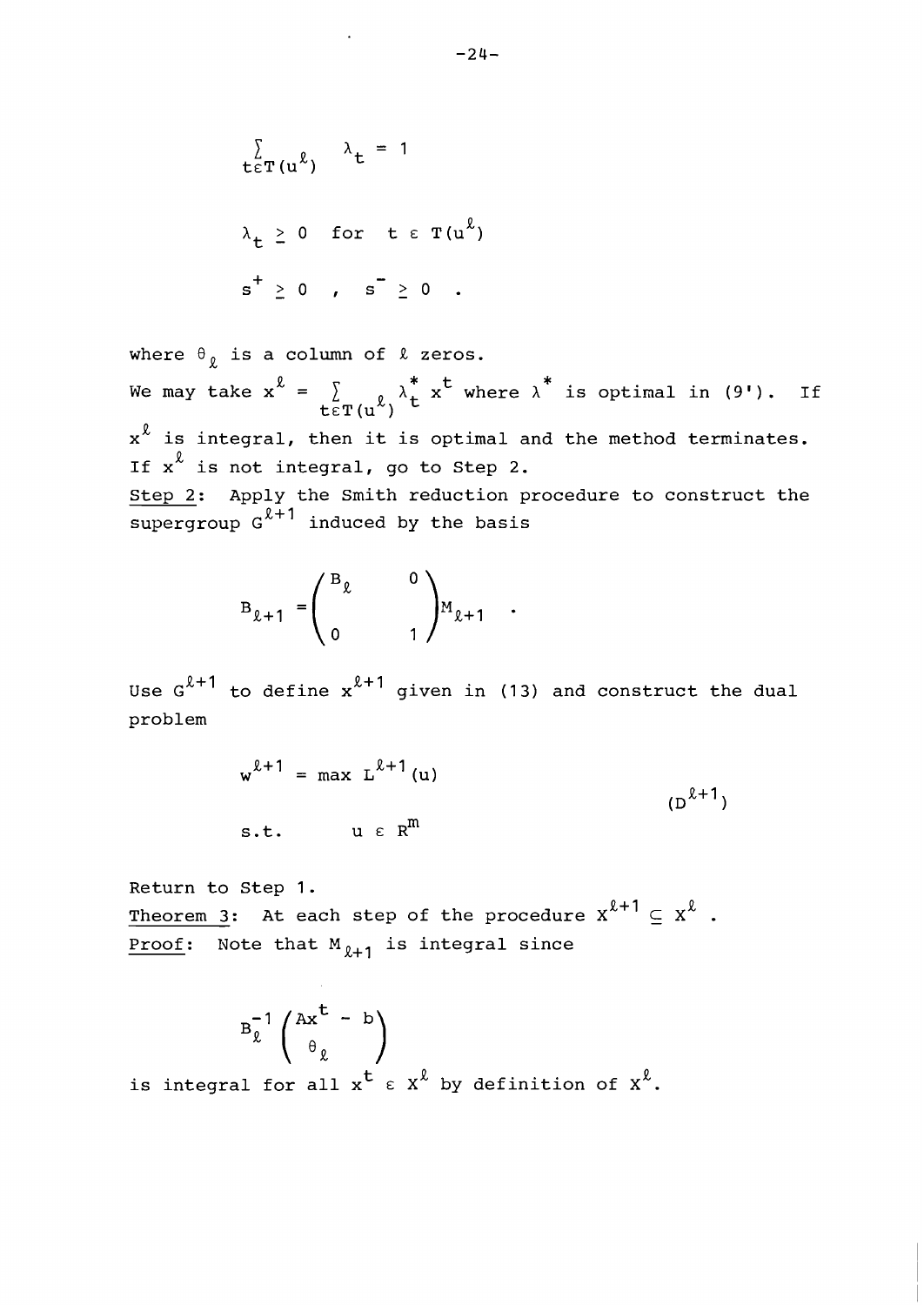$x^{\ell+1}$  is defined by the equations

$$
M_{\ell+1}^{-1}\left(\begin{array}{c}B_{\ell}^{-1}\left(\begin{array}{c}Ax^{t}-b\\ \theta_{\ell}\end{array}\right)\\1\end{array}\right)\equiv M_{\ell+1}^{-1}\left(\begin{array}{c}0\\1\end{array}\right)\qquad\text{(mod 1)}
$$

and since M<sub>2+1</sub> is integral, this implies that

$$
\begin{pmatrix} B_{\ell}^{-1} \begin{pmatrix} Ax^{t} - b \\ \theta_{\ell} \end{pmatrix} \end{pmatrix} \equiv \begin{pmatrix} 0 \\ 1 \end{pmatrix} \qquad (\text{mod } 1)
$$

and hence  $X^{\ell+1} \subseteq X^{\ell}$ . Note thus that a homomorphism from  $G^{\ell+1}$  to  $G^{\ell}$  induced by  $M_{\ell+1}$  exists.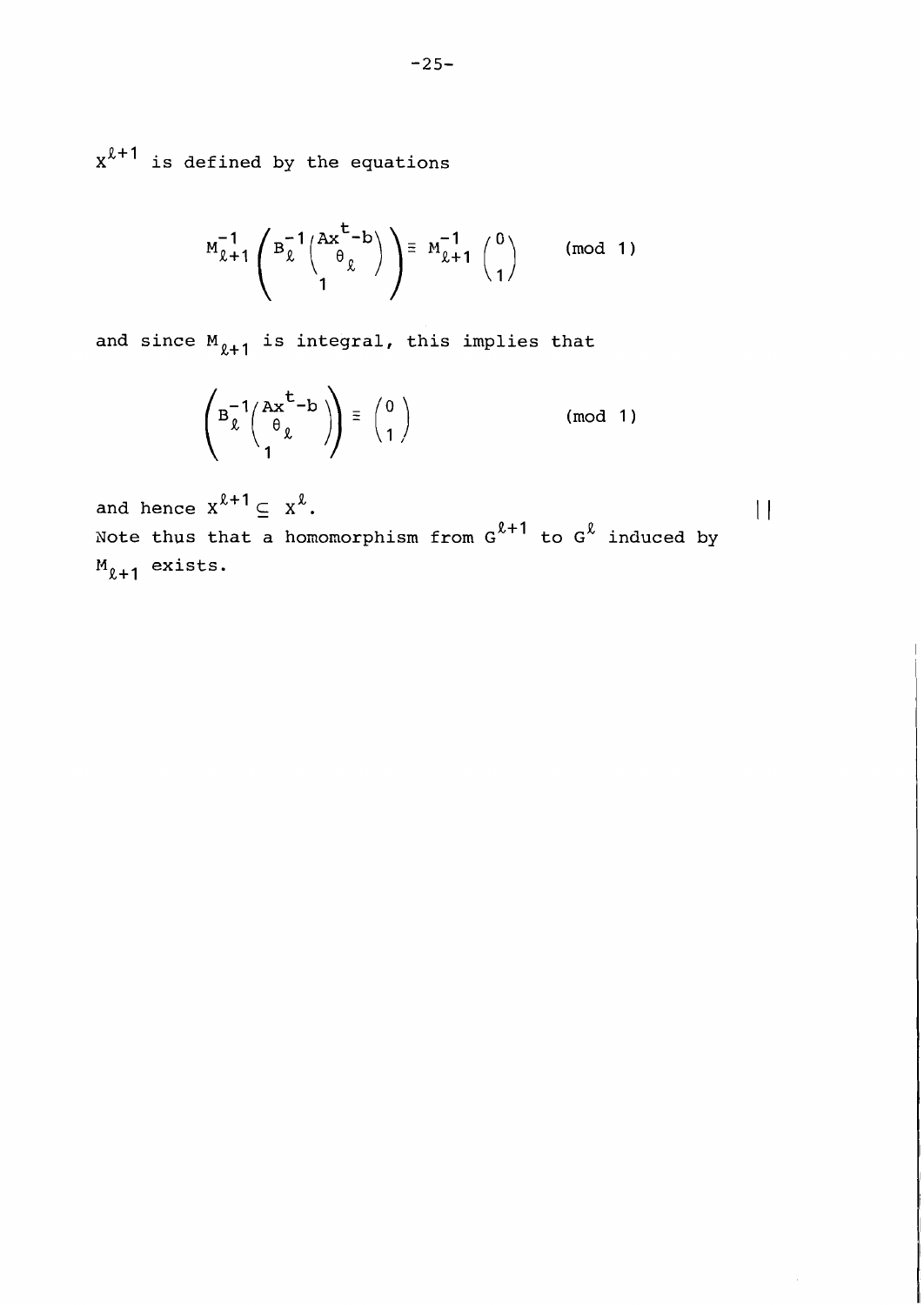#### References

- [I] Bell, D.E. "The Resolution of Duality Gaps in Discrete Optimization." Tech Report No. 81, Operations Research Center, Massachusetts Institute of Technology, 1973.
- [2] Bell, D.E. "Improved Bounds for Integer Programs: A Supergroup Approach." IIASA RM-73-5. International Institute for Applied Systems Analysis, Laxenburg, Austria, 1973. To appear in SIAM Journal on Applied Mathematics.
- [3] Bell, D.E. and Fisher, M.L. "Improved Integer Programming Bounds Using Intersections of Corner Polyhedra." To appear in Mathematical Programming (1975).
- [4] Burdet, C. and Johnson, E.L. "A Subadditive Approach to the Group Problem of Integer Programming." Mathematical Programming Study 2 (1974), 51-71.
- [5] Fisher, M.L. and Shapiro, J.F. "Constructive Duality in Integer Programing." SIAM Journal on Applied r, M.L. and Shapi:<br>Integer Programmin<br><u>Mathematics</u>, <u>2</u>7 ( Mathematics, 27 (1974), 31-52.
- [6] Fisher, M.L., Northup, W.D. and Shapiro, J.F. "Using Dual-<br>ity to Solve Discrete Optimization Problems: Theory ity to Solve Discrete Optimization Problems: and Computational Experience." Operations Research Center Working Paper No. OR 030-74, Massachusetts Institute of Technology, 1974. To appear in Mathematical Programming.
- [7] Fuchs, L. Abelian Groups. Pergamon Press, 1960.
- [8] Garfinkel, R.S. and Nemhauser, G.L. Integer Programming, Wiley-Interscience, 1972.
- [9] Geoffrion, A.M. "Lagrangean Relaxation for Integer Prog-<br>ramming." <u>Mathematical Programming Study</u> 2 (1974),<br>82-114.
- [10] Glover, F. "Integer Programming over a Finite Additive Group." SIAM Journal on Control, 7 (1969), 213-231.
- [11] Gorry, G.A."Some Polyhedra Related to Combinatorial Problems." Linear Algebra and Applications, 2 (1969), 451-558.
- [I21 Gorry, G.A. and Shapiro, J.F. "An Adaptive Group Theoretic Algorithmic for Integer Programming." Management , G.A. and Shapiro, J.F. "An<br>Algorithmic for Integer Progr<br><u>Science</u>, <u>17</u> (1971), 285-306.

 $\begin{array}{c} \hline \end{array}$  $\vert$